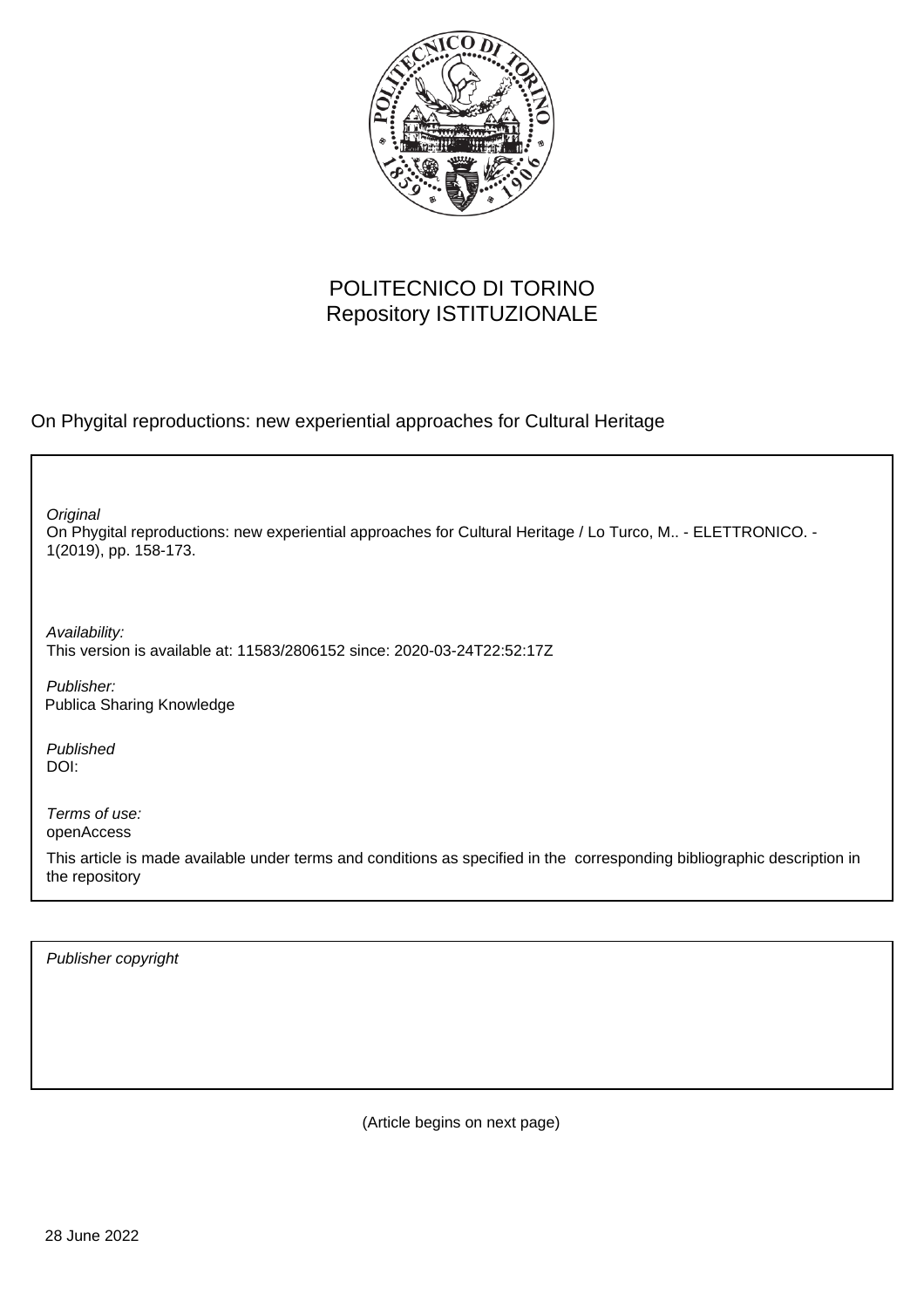| <b>img</b> journal <b>B</b>                                                                                                          | $6\overline{6}$ | $\frac{1}{2}$ | m            | $\bullet$         | Ţ               | ε                     |
|--------------------------------------------------------------------------------------------------------------------------------------|-----------------|---------------|--------------|-------------------|-----------------|-----------------------|
| interdisciplinary journal<br>on image, imagery<br>and imagination<br>$\bullet$                                                       | Ţ               | ε             | $\mathbf{g}$ |                   | $\mathbf{u}$    | OCT 2019 <sub>o</sub> |
| $\mathbf{g}$                                                                                                                         | <b>u</b>        | $\bullet$     | Ĭ            | в                 | $6\overline{6}$ |                       |
| <b>ISSUE 01</b><br>10/2019<br><b>MANIFESTO</b><br>в                                                                                  | $6\overline{6}$ |               | m            | $\bullet$         |                 | <b>Manifesto</b>      |
| <b>EDITED BY</b><br>Alessandro Luigini<br>Chiara Panciroli<br>m<br>$\bullet$<br><b>KEYNOTES</b><br>James Elkins                      | Ţ               | ε             | $\mathbf{g}$ | $\longrightarrow$ | $\mathbf{u}$    | $\bullet$             |
| Pietro Pietrini<br><b>ESSAYS</b><br>Demis Basso<br>Paolo Belardi<br>Emma Beseghi                                                     | $\mathbf{u}$    | $\bullet$     | ï            | $\exists$         | $6\overline{6}$ |                       |
| Stefano Brusaporci<br>Pilar Chias Navarro<br>Enrico Cicalò<br>в<br>Alessandra Cirafici<br>Roberto Farnè                              | $6\overline{6}$ |               | m            | $\bullet$         | Ţ               | ε                     |
| Francesca Fatta<br><b>Fabrizio Gay</b><br>Massimiliano Lo Turco<br>Alessandro Luigini<br><b>Francesco Maggio</b>                     | Ţ               | Ε             | $\mathbf{g}$ |                   | $\mathbf{u}$    | $\sum_{i=1}^{n}$      |
| <b>Stuart Medley</b><br>Valeria Menchetelli<br><b>Matteo Moretti</b><br>÷<br>Antonella Nuzzaci<br>Chiara Panciroli<br>Antonella Poce | <b>u</b>        | $\bullet$     | ĩ            | в                 | $6\overline{6}$ |                       |
| Paola Puma<br><b>Fabio Quici</b><br>Michael Renner<br>в<br>Daniele Rossi<br>Tomaso Vecchi                                            | $6\overline{6}$ |               | m            | $\bullet$         | Ţ               | ε                     |
| Daniele Villa<br>Ornella Zerlenga<br><b>TFranca Zuccoli</b> O                                                                        | ţ               | Ε             | $\mathbf{g}$ |                   | $\overline{u}$  | ರಾ                    |
| ISBN 9788899586096<br>www.img-network.it<br>g                                                                                        | $\mathbf{u}$    | $\bullet$     | ĩ            |                   | $\mathbf{6}$    | PVBLICA               |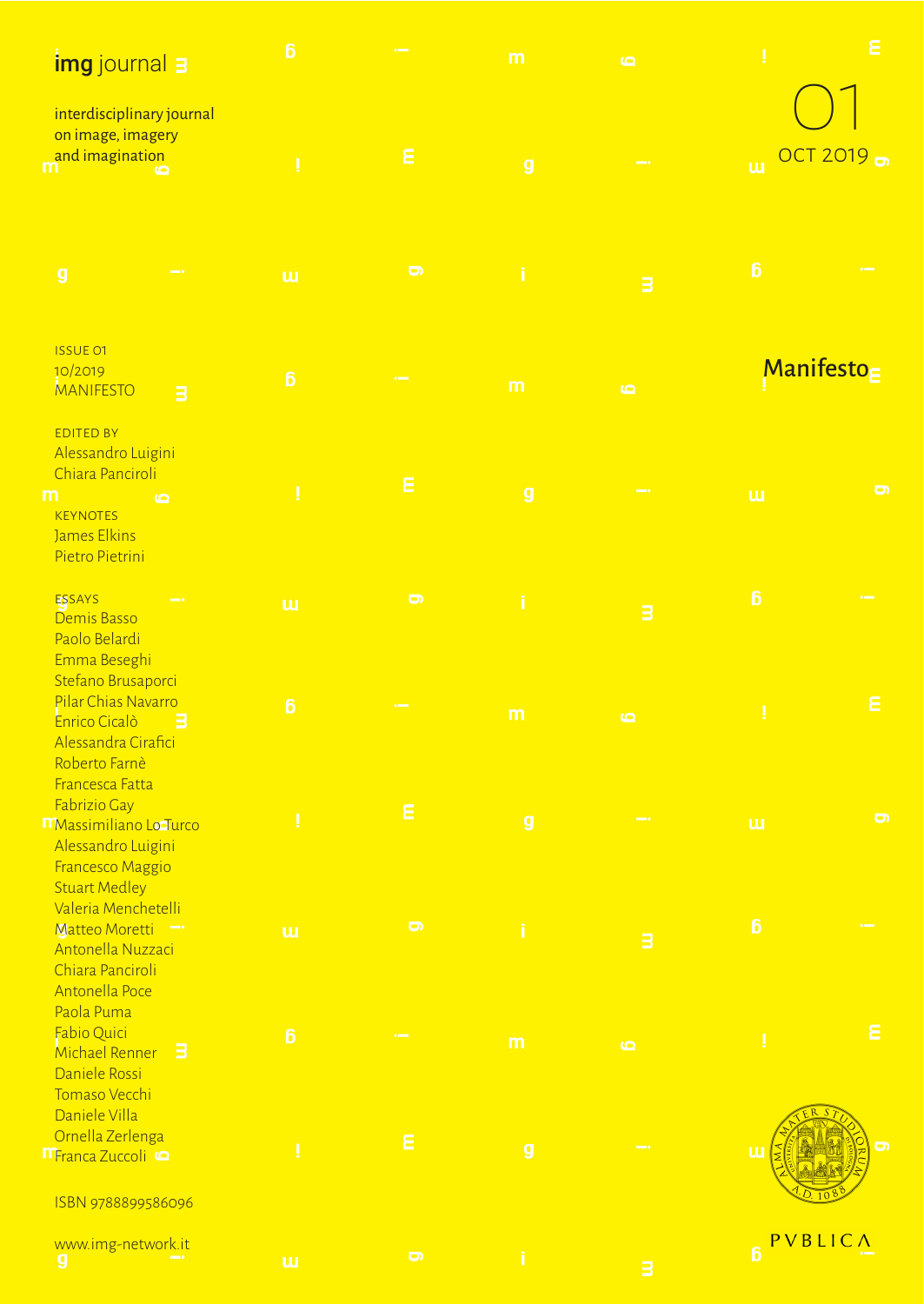

**u**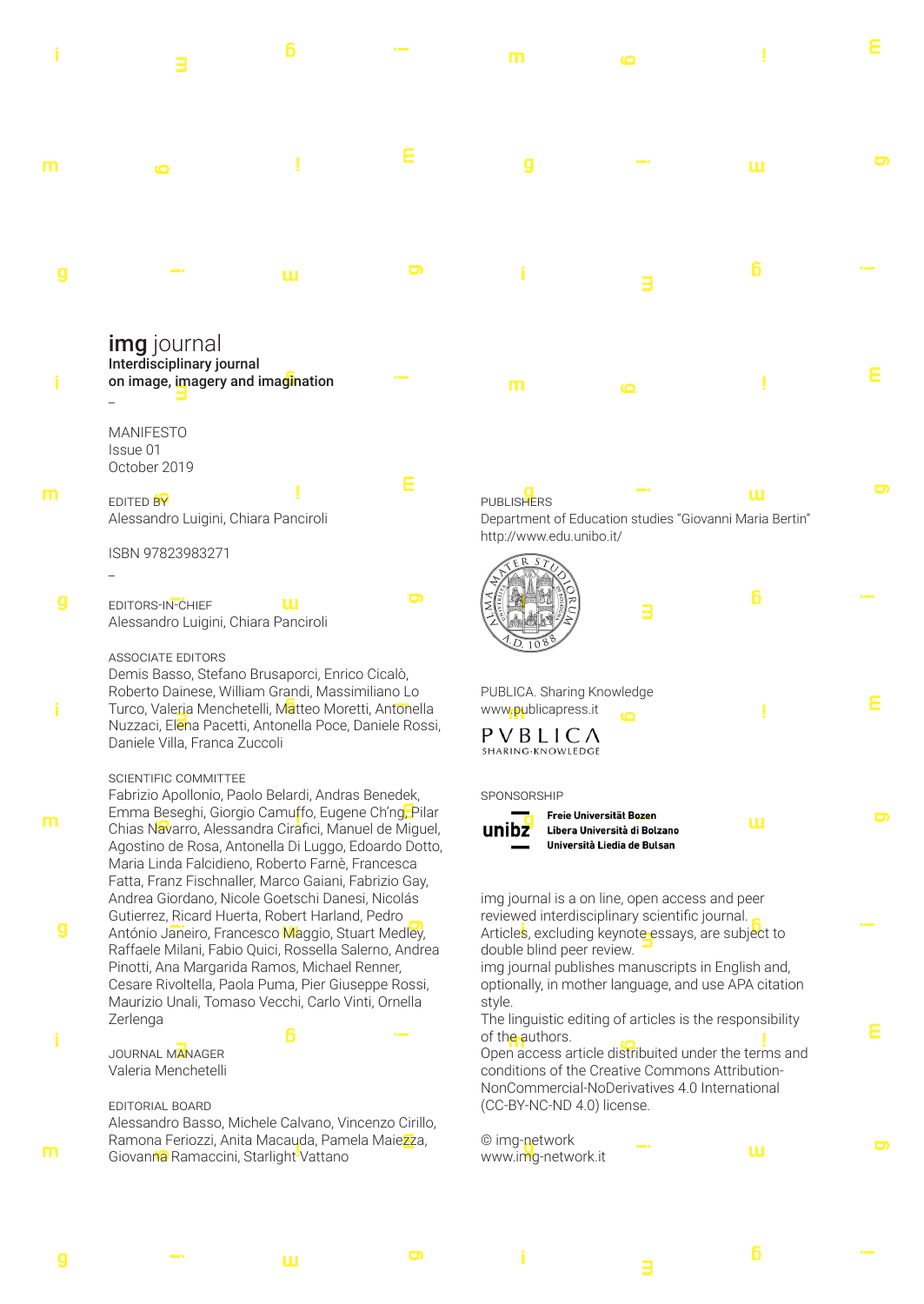| i                                                                             | З                                                      | 6               |                          | m                | $\bullet$ | ţ                  | Ε                                           |
|-------------------------------------------------------------------------------|--------------------------------------------------------|-----------------|--------------------------|------------------|-----------|--------------------|---------------------------------------------|
| m                                                                             | $\bullet$                                              | Į               | ε                        | $\boldsymbol{g}$ |           | $\mathbf u$        | $\bullet$                                   |
| $\boldsymbol{g}$                                                              |                                                        | w               | G                        | Î                | В         | $6\overline{6}$    |                                             |
|                                                                               | З                                                      | $6\overline{6}$ |                          | m                | $\bullet$ | Alessandro Luigini | Manifestoe<br>edited by<br>Chiara Panciroli |
| $\mathbf{m}$<br>KEYNOTES<br>James Elkins<br>Pietro Pietrini                   | $\overline{a}$                                         | ţ               | ε                        | $\boldsymbol{g}$ |           | <b>u</b>           | G                                           |
| ESSAYS<br>Demis Basso<br>Paolo Belardi<br>Emma Beseghi                        |                                                        | <b>u</b>        | $\bullet$                | î                | з         | $6\overline{6}$    |                                             |
| Enrico Cicalò<br>Alessandra Cirafici<br>Roberto Farnè                         | Stefano Brusaporci<br>Pilar Chias Navarro              | 6               |                          | m                | $\bullet$ | ţ                  | ε                                           |
| Francesca Fatta<br>Fabrizio Gay<br>Francesco Maggio<br>Stuart Medley          | <b>MAAN</b> assimiliano Lo Turco<br>Alessandro Luigini |                 | ε                        | $\boldsymbol{g}$ |           | $\mathbf u$        |                                             |
| Matteo Moretti<br>Antonella Nuzzaci<br>Chiara Panciroli<br>Antonella Poce     | Valeria Menchetelli<br>$\overline{\phantom{a}}$        | ш               | G                        | î                | В         | $6\overline{6}$    |                                             |
| Paola Puma<br>Fabio Quici<br>Michael Renner<br>Daniele Rossi<br>Tomaso Vecchi | Б                                                      | $6\phantom{1}$  | $\overline{\phantom{a}}$ | m                | $\bullet$ | ţ                  | ε                                           |
| Daniele Villa<br>Ornella Zerlenga<br><b>D</b> Franca Zuccoli                  |                                                        | Ţ               | Ε                        | $\boldsymbol{g}$ |           | $\mathbf{u}$       | G                                           |

 $\overline{\mathbf{6}}$ **Example 19** (and the state of the state of the state of the state of the state of the state of the state of the state of the state of the state of the state of the state of the state of the state of the state of the state  $\mathbf{B}^{\text{max}}$  $\mathbf{g}$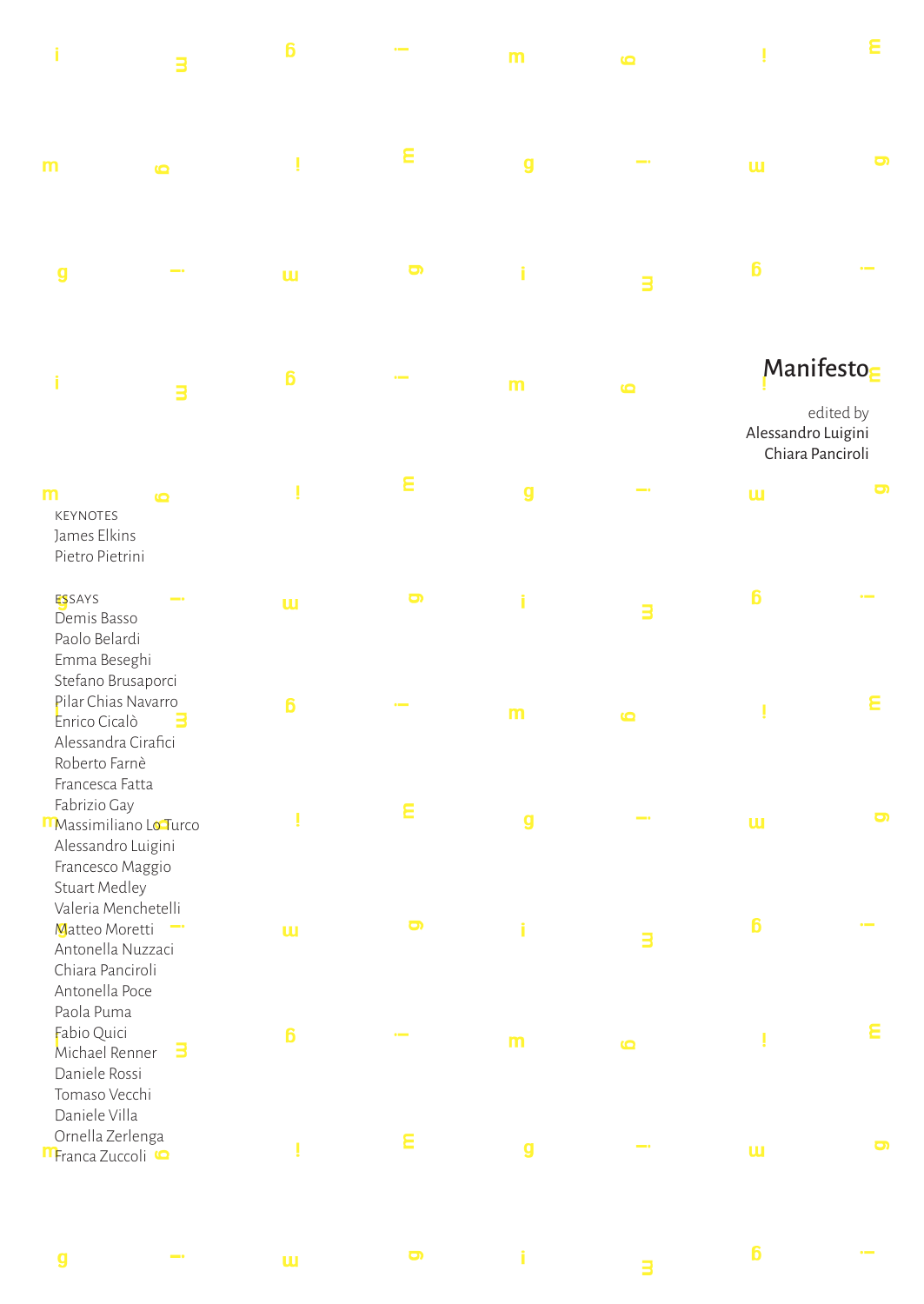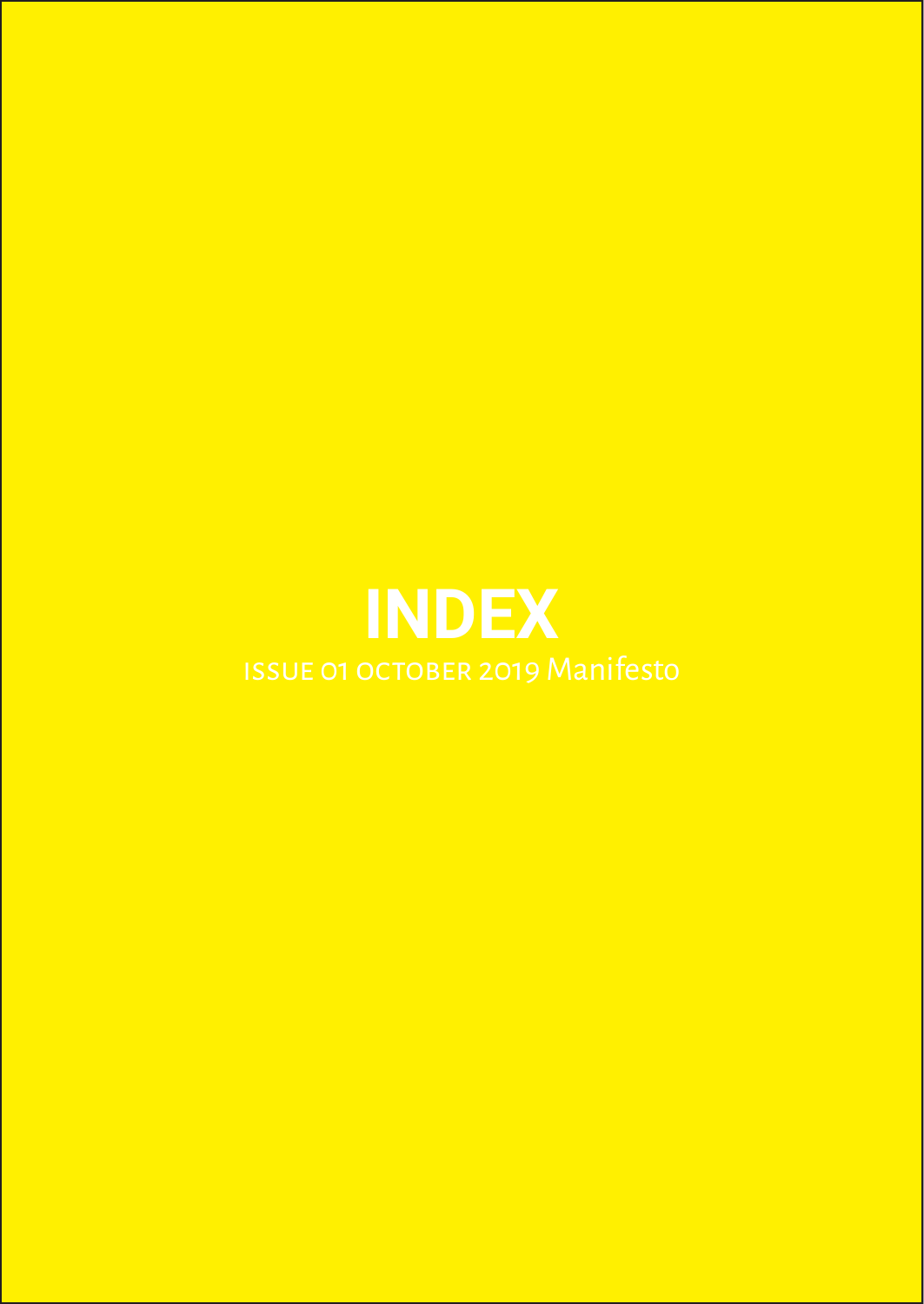|              |                                                                                                                                                          | m<br>$\bullet$                                                                                                                          |  |
|--------------|----------------------------------------------------------------------------------------------------------------------------------------------------------|-----------------------------------------------------------------------------------------------------------------------------------------|--|
| m            | $\bullet$<br><b>EDITORIAL</b><br>Alessandro Luigini, Chiara Panciroli                                                                                    | ш<br><b>Building Territories and Landscapes:</b><br>the Essential Knowledge<br>of a Forgotten Cultural Heritage<br>Pilar Chias Navarro  |  |
| g            | <b>KEYNOTE</b>                                                                                                                                           | 6<br>Ξ                                                                                                                                  |  |
|              | $\perp$<br>Imagining Images.<br>Seven Problems<br>6<br>James Elkins                                                                                      | <b>Graphic, Visual and Image Sciences</b><br>Enrico Cicalò<br>m<br>$\bullet$<br>Visual culture/representation.                          |  |
| m            | 34,<br>Brain, imaging and imagination.<br>$\bullet$<br>How the brain represents the World<br>Pietro Pietrini                                             | <b>Travel notes</b><br>Alessandra Cirafici<br>w<br>122                                                                                  |  |
| g            | <b>CONTRIBUTIONS</b>                                                                                                                                     | <b>Didactic Iconology</b><br>6<br>Roberto Farnè                                                                                         |  |
|              | Images, imagination and psychology:<br>a long-lasting love story<br>Demis Basso                                                                          | Visual communication and drawing.<br>A laboratory experience for the Sciences!<br>of Primary Education degree course<br>Francesca Fatta |  |
| $\mathsf{m}$ | "Ante litteram" hyper-drawings. Marginal notes<br>on the application of proleptic abstraction in<br>the history of art and architecture<br>Paolo Belardi | ш<br>Responsibility of the imagination<br>Fabrizio Gay                                                                                  |  |
| g            | ш<br>Borders.<br>Children's literature and its intersections                                                                                             | 6<br>On Phygital reproductions:<br>new experiential approaches<br>for Cultural Heritage                                                 |  |
|              | Emma Beseghi<br>6<br><b>The Visual Bride:</b>                                                                                                            | Massimiliano Lo Turco<br>m<br>$\bullet$<br>Notes on interdisciplinarity                                                                 |  |
| $\mathsf{m}$ | <b>Representing Tangible Heritage</b><br>between Digitality and Real Contents<br>$\bullet$<br>Stefano Brusaporci                                         | and transdisciplinarity of images<br>Alessandro Luigini<br>w                                                                            |  |

 $\epsilon$ 

 $\bullet$ 

E

 $\bullet$ 

E

 $\bullet$ 

 $\pmb{\epsilon}$ 

 $\bullet$ 

 $\bf{6}$ 

 $\overline{a}$ 

 $\mathbf i$ 

 $\overline{g}$ 

 $\dot{\mathbf{u}}$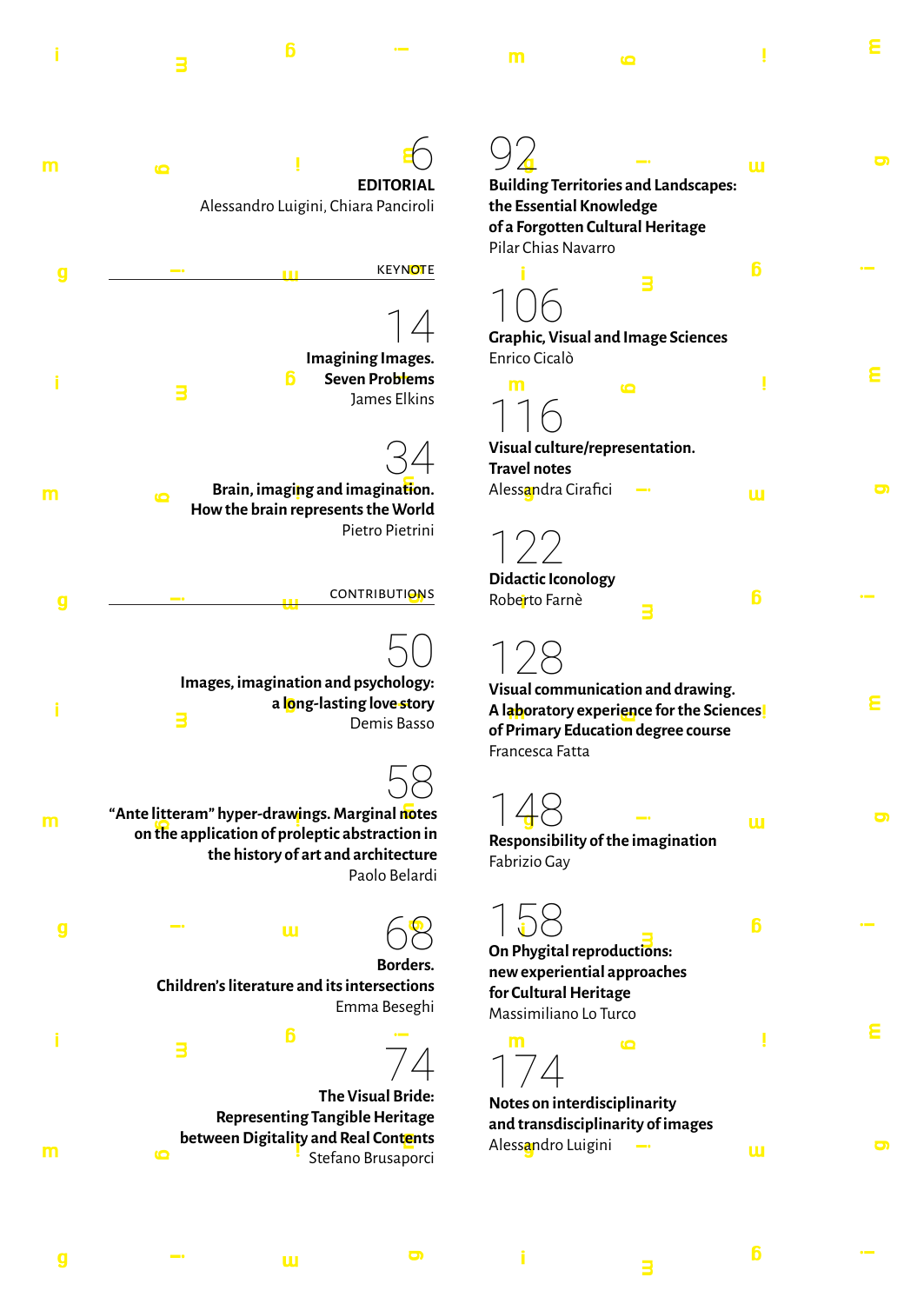|                  | 6<br>3                                                                                                                                                | $\mathsf{m}$<br>$\bullet$                                                                                         |                 |   |
|------------------|-------------------------------------------------------------------------------------------------------------------------------------------------------|-------------------------------------------------------------------------------------------------------------------|-----------------|---|
| m                | 184<br>Le Corbusier and the Bologna enigma.<br><b>Graphic transcriptions</b><br>Francesco Maggio                                                      | 264<br>Unseen Images.<br><b>Imagination in the Making</b><br>of Sabine Hertig's Collages<br>Michael Renner        | ш               |   |
| $\boldsymbol{g}$ | ш<br>The visual realism continuum:<br>the roles of high and low-fidelity pictures<br><b>Stuart Medley</b>                                             | Seamless Image:<br>notes for the virtual representation<br>Daniele Rossi                                          | $6\overline{6}$ |   |
|                  | 6<br>3<br>Images and more images<br>Valeria Menchetelli                                                                                               | m<br>$\bullet$<br>Imagery and imagination<br>in psychological science                                             |                 | ε |
| m                | $21^5$<br>Q                                                                                                                                           | Tomaso Vecchi                                                                                                     | w               |   |
| $\boldsymbol{g}$ | From visual journalism to informative<br>experiences: our researchon socio design<br>artefacts in the information field<br>Matteo Moretti<br>ш<br>234 | Visual Culture in Quantum Mechanics.<br>Image-based knowledge making<br>in a non-intuitive world<br>Daniele Villa | б               |   |
|                  | Visual languages and culture<br>of the educational professions<br>3<br>Chiara Panciroli                                                               | 314<br>Designing images in graphic design.<br>Questions of meaning<br>Ornella Zerlenga                            |                 | ε |
| m                | Object Based Learning in museum education.<br>How to imagine a new inclusive heritage<br>Antonella Poce                                               | Intensifying our gaze<br>in order to expand our action,                                                           | $\mathbf{u}$    |   |
| g                | $\mathbf{u}$<br>The digital image<br>as complex environmental interface:<br>a scenario additional reading                                             | reflection, and participation<br>Franca Zuccoli<br>Ξ                                                              | $6\overline{6}$ |   |
| İ                | Paola Puma<br>6<br>з                                                                                                                                  | $\mathbf{m}$<br>$\bullet$                                                                                         |                 | ε |
|                  | Towards the use of images on the Web<br>Fabio Quici                                                                                                   |                                                                                                                   |                 |   |
| m                | $\bullet$                                                                                                                                             | g                                                                                                                 | w               |   |
|                  |                                                                                                                                                       |                                                                                                                   |                 |   |

 $\overline{g}$  and  $\overline{g}$ 

ー 山 <sup>つ</sup> i ョ <sup>6</sup>

| 264                                                                                                                             |           |   |   |
|---------------------------------------------------------------------------------------------------------------------------------|-----------|---|---|
| Unse <mark>e</mark> n Images.<br><b>Imagination in the Making</b><br>of Sabine Hertig's Collages<br>Michael Renner              |           | ш | o |
| 278                                                                                                                             | 3         | 6 |   |
| Seamless Image:<br>notes for the virtual representation<br>Daniele Rossi                                                        |           |   |   |
| m<br>292                                                                                                                        | $\bullet$ | Ţ | ε |
| Imagery and imagination<br>in psychological science                                                                             |           |   |   |
| Tom <mark>as</mark> o Vecchi                                                                                                    |           | ш | D |
| 298                                                                                                                             |           |   |   |
| Visual Culture in Quantum Mechanics.<br>Image-based knowledge making<br>in a non-intuitive worl <mark>d</mark><br>Daniele Villa |           | b |   |
| 314<br>Designing images in graphic design.<br>Questions of meaning<br>Ornella Zerlenga                                          |           | U | ε |
| 334                                                                                                                             |           | ш | D |
| Intensifying our gaze<br>in order to expand our action,<br>reflection, and participation<br>Franca Zuccoli                      |           |   |   |
|                                                                                                                                 |           | 6 |   |
|                                                                                                                                 |           |   |   |
| m                                                                                                                               | $\bullet$ | ļ | ε |
|                                                                                                                                 |           |   |   |
| g                                                                                                                               |           | w | o |
|                                                                                                                                 |           |   |   |
|                                                                                                                                 |           |   |   |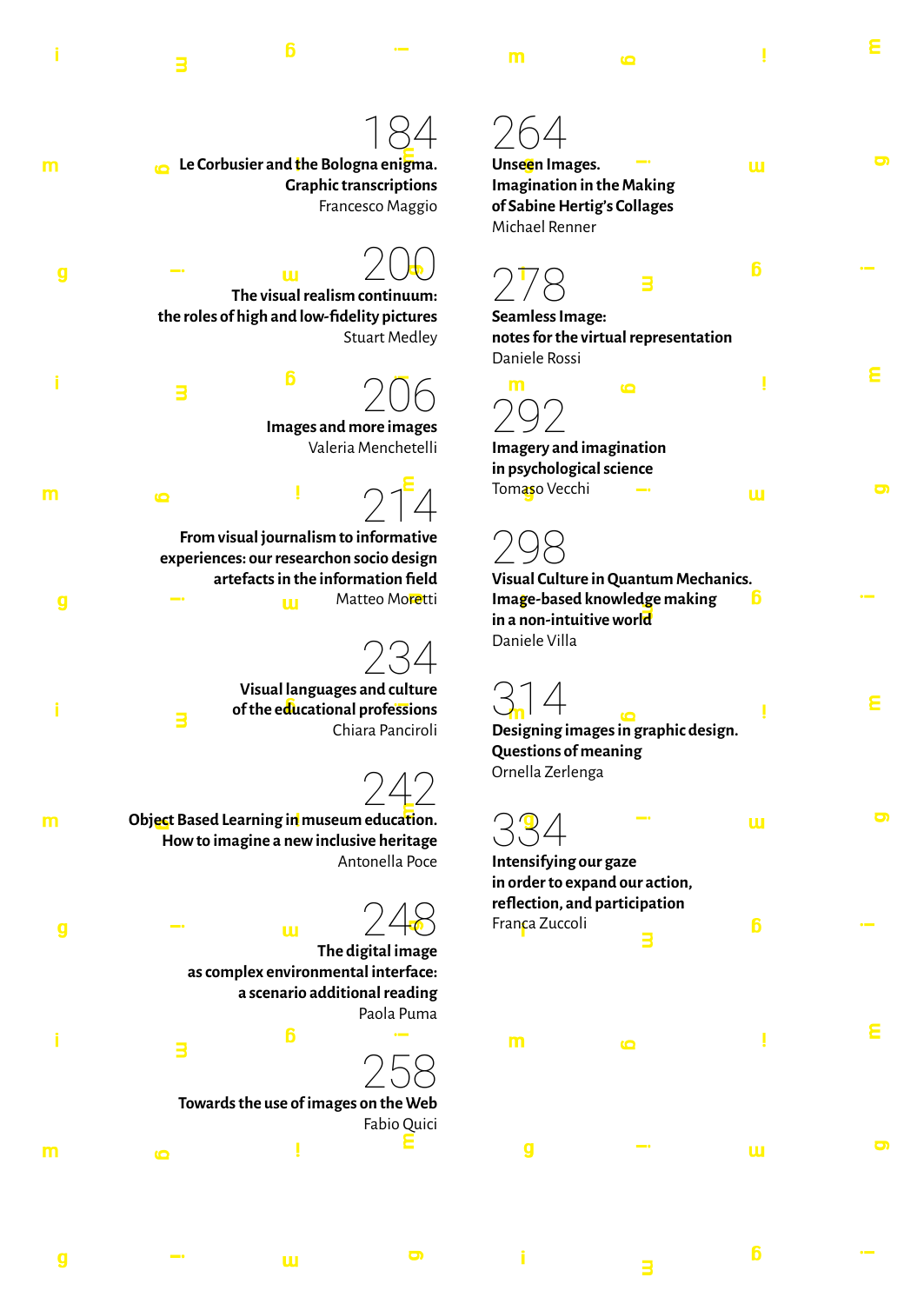| $\mathbf i$      | $\overline{\mathbf{3}}$ | $\boldsymbol{6}$                                                                                                                                                                                                                                                                                                                                                                                               |                                                                                                                       | ${\bf m}$               | $\bullet$                          | $\mathbf{I}$                                                                                                                                                                                                                                                                                                                                                                                                   | $\pmb{\varepsilon}$ |
|------------------|-------------------------|----------------------------------------------------------------------------------------------------------------------------------------------------------------------------------------------------------------------------------------------------------------------------------------------------------------------------------------------------------------------------------------------------------------|-----------------------------------------------------------------------------------------------------------------------|-------------------------|------------------------------------|----------------------------------------------------------------------------------------------------------------------------------------------------------------------------------------------------------------------------------------------------------------------------------------------------------------------------------------------------------------------------------------------------------------|---------------------|
| ${\bf m}$        | $\bullet$               | $\sim 1$                                                                                                                                                                                                                                                                                                                                                                                                       | $\mathcal{L} = \mathsf{E}$                                                                                            | g                       | $\overline{\phantom{a}}$           | $\mathbf{u}$                                                                                                                                                                                                                                                                                                                                                                                                   | $\bullet$           |
| $\overline{g}$   |                         | $\bar{\mathbf{u}}$                                                                                                                                                                                                                                                                                                                                                                                             | $\bullet$                                                                                                             | İ                       | $\overline{\mathbf{B}}$            | $\boldsymbol{6}$                                                                                                                                                                                                                                                                                                                                                                                               |                     |
| $\mathbf{j}$     | $\exists$               | $\boldsymbol{6}$                                                                                                                                                                                                                                                                                                                                                                                               | $\overline{\phantom{a}}$                                                                                              | m                       | $\bullet$                          | $\begin{array}{c} \rule{0pt}{2ex} \rule{0pt}{2ex} \rule{0pt}{2ex} \rule{0pt}{2ex} \rule{0pt}{2ex} \rule{0pt}{2ex} \rule{0pt}{2ex} \rule{0pt}{2ex} \rule{0pt}{2ex} \rule{0pt}{2ex} \rule{0pt}{2ex} \rule{0pt}{2ex} \rule{0pt}{2ex} \rule{0pt}{2ex} \rule{0pt}{2ex} \rule{0pt}{2ex} \rule{0pt}{2ex} \rule{0pt}{2ex} \rule{0pt}{2ex} \rule{0pt}{2ex} \rule{0pt}{2ex} \rule{0pt}{2ex} \rule{0pt}{2ex} \rule{0pt}{$ | Ε                   |
| ${\bf m}$        | $\bullet$               | $\begin{array}{c} \rule{0pt}{2ex} \rule{0pt}{2ex} \rule{0pt}{2ex} \rule{0pt}{2ex} \rule{0pt}{2ex} \rule{0pt}{2ex} \rule{0pt}{2ex} \rule{0pt}{2ex} \rule{0pt}{2ex} \rule{0pt}{2ex} \rule{0pt}{2ex} \rule{0pt}{2ex} \rule{0pt}{2ex} \rule{0pt}{2ex} \rule{0pt}{2ex} \rule{0pt}{2ex} \rule{0pt}{2ex} \rule{0pt}{2ex} \rule{0pt}{2ex} \rule{0pt}{2ex} \rule{0pt}{2ex} \rule{0pt}{2ex} \rule{0pt}{2ex} \rule{0pt}{$ | $\epsilon$                                                                                                            | $\overline{\mathbf{g}}$ |                                    | $\mathbf{u}$                                                                                                                                                                                                                                                                                                                                                                                                   | $\bullet$           |
| g                |                         | $\overline{\mathbf{u}}$                                                                                                                                                                                                                                                                                                                                                                                        | $\bullet$                                                                                                             | Î                       | $\overline{\mathbf{3}}$            | $\boldsymbol{6}$                                                                                                                                                                                                                                                                                                                                                                                               |                     |
| $\mathbf{i}$     | $\overline{\mathbf{B}}$ | $\boldsymbol{6}$                                                                                                                                                                                                                                                                                                                                                                                               |                                                                                                                       | m                       | $\bullet$                          | $\mathbf{I}$                                                                                                                                                                                                                                                                                                                                                                                                   | Ε                   |
| $\mathsf{m}$     | $\bullet$               | $\begin{array}{c} \rule{0pt}{2.5ex} \rule{0pt}{2.5ex} \rule{0pt}{2.5ex} \rule{0pt}{2.5ex} \rule{0pt}{2.5ex} \rule{0pt}{2.5ex} \rule{0pt}{2.5ex} \rule{0pt}{2.5ex} \rule{0pt}{2.5ex} \rule{0pt}{2.5ex} \rule{0pt}{2.5ex} \rule{0pt}{2.5ex} \rule{0pt}{2.5ex} \rule{0pt}{2.5ex} \rule{0pt}{2.5ex} \rule{0pt}{2.5ex} \rule{0pt}{2.5ex} \rule{0pt}{2.5ex} \rule{0pt}{2.5ex} \rule{0$                               | $\mathbf{E} = \mathbf{E} \mathbf{E}$                                                                                  | $\overline{\mathbf{g}}$ | $\overline{\phantom{0}}$           | $\overline{\mathbf{u}}$                                                                                                                                                                                                                                                                                                                                                                                        | $\bullet$           |
| $\overline{g}$   |                         | $\mathbf{u}$                                                                                                                                                                                                                                                                                                                                                                                                   | <u>and the state of the state of the state of the state of the state of the state of the state of the state of th</u> | $\mathbf i$             | $\mathbb{R}^2 \times \mathbb{R}^2$ | $\boldsymbol{6}$                                                                                                                                                                                                                                                                                                                                                                                               |                     |
| $\mathbb{I}$     | $\Box$                  | $\boldsymbol{6}$                                                                                                                                                                                                                                                                                                                                                                                               | $\bullet$                                                                                                             | ${\bf m}$               | $\bullet$                          | $\frac{1}{2}$                                                                                                                                                                                                                                                                                                                                                                                                  | Ε                   |
| ${\bf m}$        | $\blacksquare$          | $\begin{array}{c} \rule{0pt}{2.5ex} \rule{0pt}{2.5ex} \rule{0pt}{2.5ex} \rule{0pt}{2.5ex} \rule{0pt}{2.5ex} \rule{0pt}{2.5ex} \rule{0pt}{2.5ex} \rule{0pt}{2.5ex} \rule{0pt}{2.5ex} \rule{0pt}{2.5ex} \rule{0pt}{2.5ex} \rule{0pt}{2.5ex} \rule{0pt}{2.5ex} \rule{0pt}{2.5ex} \rule{0pt}{2.5ex} \rule{0pt}{2.5ex} \rule{0pt}{2.5ex} \rule{0pt}{2.5ex} \rule{0pt}{2.5ex} \rule{0$                               | $\epsilon$                                                                                                            | $\overline{g}$          |                                    | $\mathbf{u}$                                                                                                                                                                                                                                                                                                                                                                                                   | $\Box$              |
| $\boldsymbol{g}$ |                         | $\bar{\mathbf{u}}$                                                                                                                                                                                                                                                                                                                                                                                             | $\bullet$                                                                                                             | Î                       | $\Rightarrow$                      | $\boldsymbol{6}$                                                                                                                                                                                                                                                                                                                                                                                               |                     |

 $\mathbf{B}^{\text{max}}$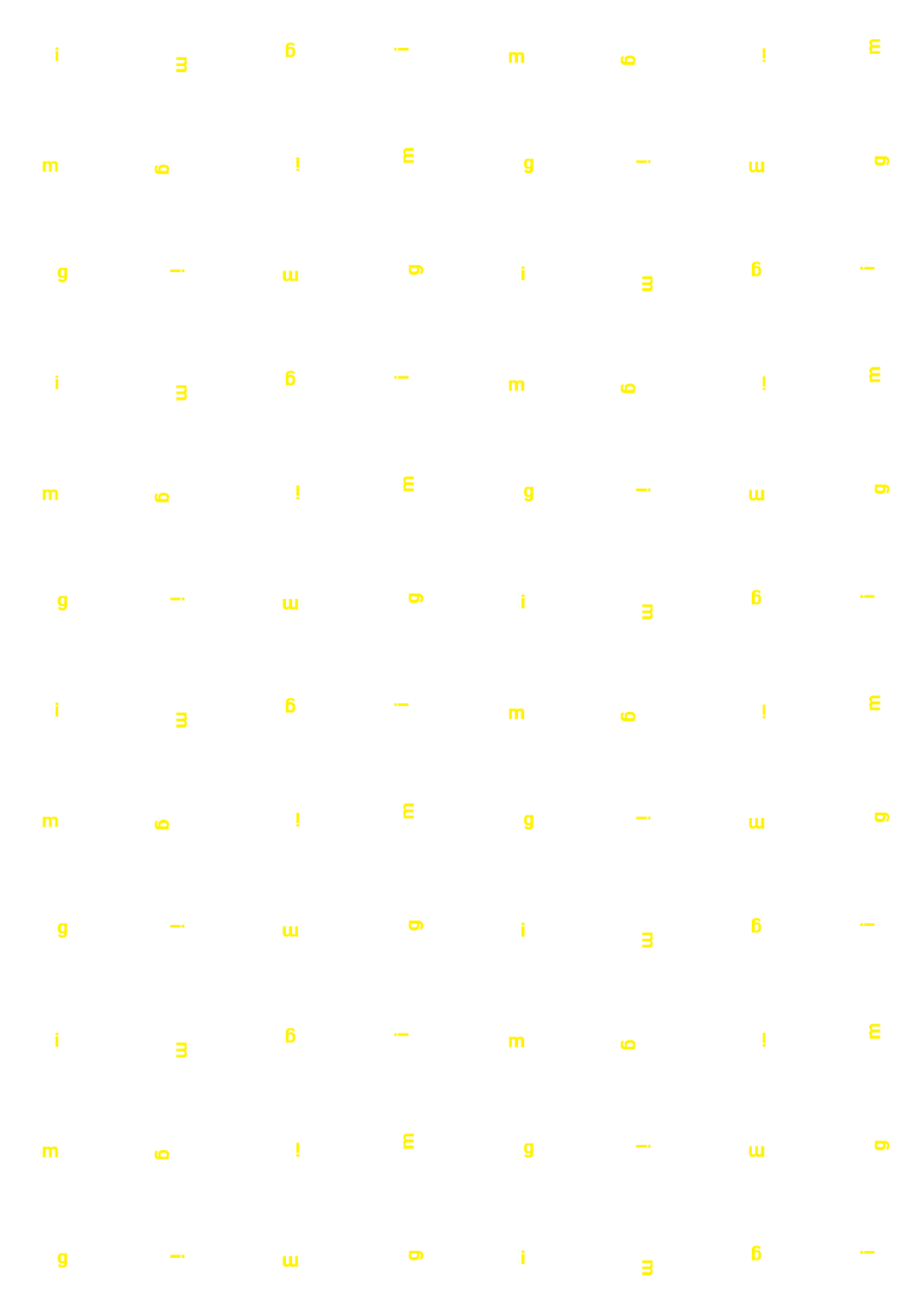# **ON PHYGITAL REPRODUCTIONS**

Massimiliano Lo Turco Politecnico di Torino Department of Architecture and Design massimiliano.loturco@polito.it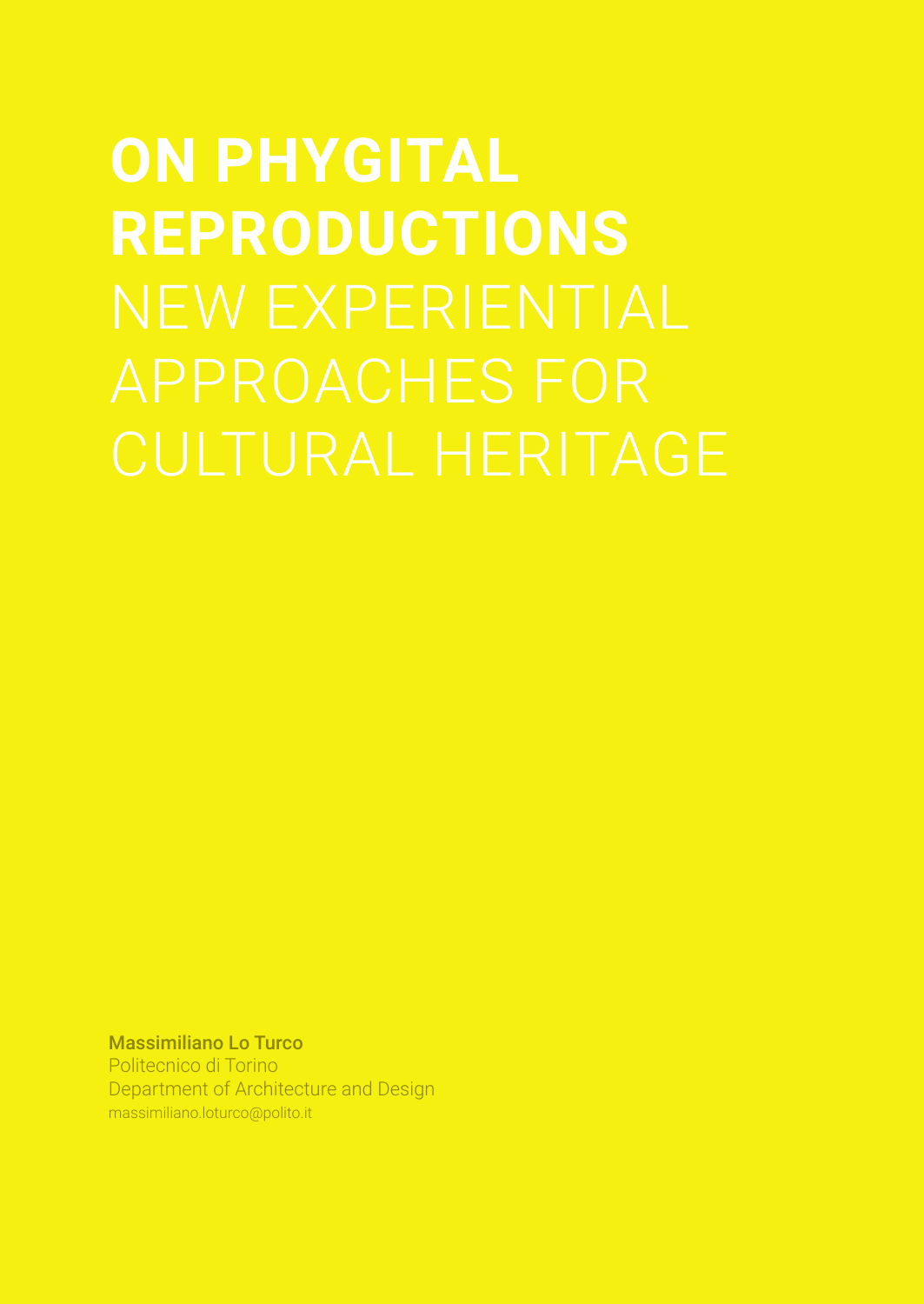### ESSAY 11/01

PHYGITAL HERITAGE DIGITAL COPY DIGITAL ENVIRONMENTS MUSEUMS

The essay offers an opportunity for reflection on some topical issues based on a critical analysis of the different interactions between Digital and Cultural Heritage. Firstly, we discuss some possible actions which will aid in improving storytelling through a blending of the material and digital, also known as Phygital Heritage experiences. The second theme discusses the advisability of using new technologies more effectively to receive data and not just provide it, in order to make museum spaces and installations more interactive. Finally, the quality and the value of digital copying is commented upon through the thoughts of authoritative scholars, and also through the description of some experiments which were aimed at merging science and humanities, art and technology.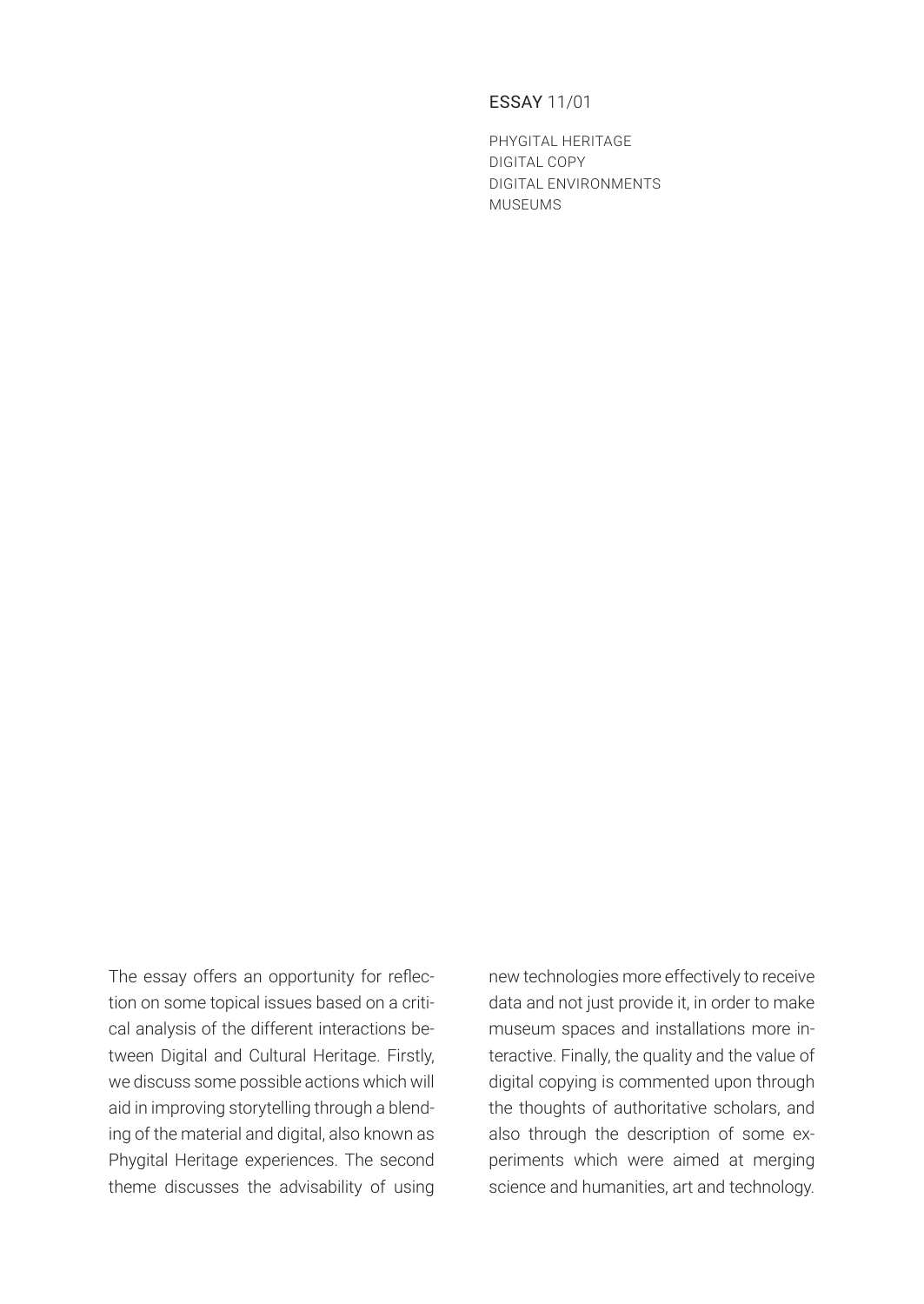# FOREWORD

I have been working in the digital field for about 15 years, devoting particular attention to the construction of 3D models for architecture through the use of BIM approaches that allow the integration of data and geometries within digital environments mainly used in the design field. However, in the last five years I have been working on understanding the process of the creation of interactions between the real world and the virtual one, while also working on the possibility of memorizing information derived from the recording of construction site data and bringing it back into the digital environment for greater process efficiency (Lo Turco & Bocconcino, 2017). At about the same time, perhaps due to taking up employment at the School of Architecture of the Politecnico di Torino, the attention towards Cultural Heritage has grown, from which I have derived research experience aimed at redefining the undeniable benefits, previously summarized in a context which is more complex and better-articulated. However, I would rather focus on the most recent research published concerning the use of museums, with particular regard to research which refers to the relationship between the physical object and its (complementary) digital representation: by blending together the digital skill of cultural learning, entertainment and storytelling with heritage artefacts, activity or environment, heritage constitutes a very interesting field which can give meaning to new and dynamic digital experiences (Nofal et al., 2017).

## CULTURE & DIGITAL STRATEGIES

As Ch'ng states, the value of material culture is based on both its physical and immaterial values. These include the aesthetics and authenticity of the object and its condition and quality, along with the intangible values associated with the artefact, such as its symbolism and origin and the histori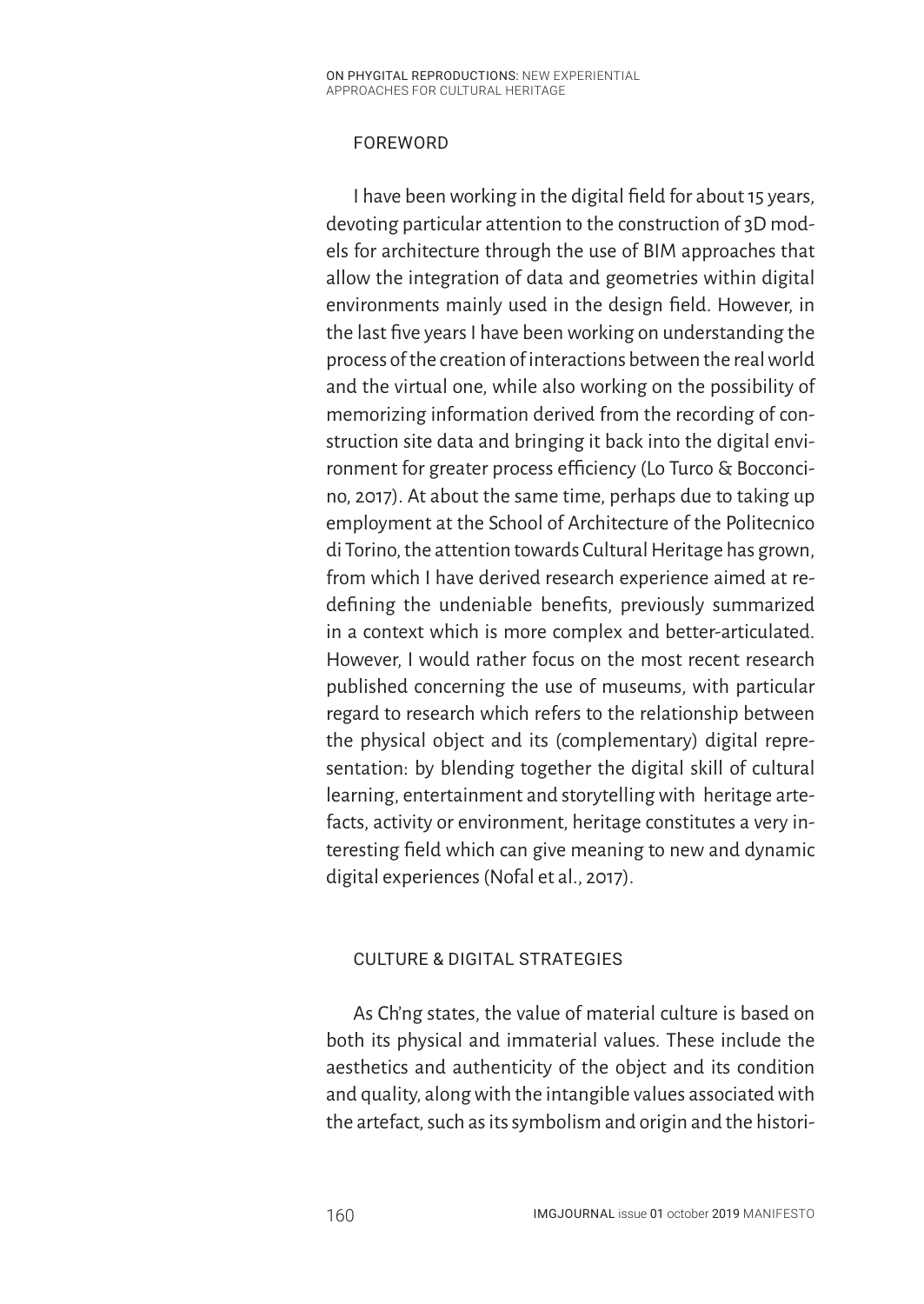cal development: these characteristics and events contribute to the uniqueness of the object (Ch'ng, 2019).

In accordance with the recent trends which have been moving towards the democratization of culture, we have a general aim of making heritage information more accessible to an ever-widening public audience. And how can we achieve this without the contribution of digital technologies? With regard to the contributions of digital technology to material culture, Antonio Lampis reminds us of the European Union's decision to launch the European Year of Heritage 2018. The work contains a strong reference to the need for a stronger connection to be developed between artistic heritage and the younger generations: the new generations are endowed with great visual skills, body movement skills, rapid reasoning and strategy, all of which is often connected to and developed through the use of video games (Lampis, 2017). These are habits which contribute to the elaboration of cognitive processes and organization of knowledge and perceptive mechanisms, which were completely unknown to the previous generations. These processes are, however, a source of great opportunities for understanding the symbols of the artistic heritage, and must be taken into consideration in order to overcome the static nature of some museum itineraries: some of which are not equipped with multimedia support and are therefore incapable of attracting the involvement of this section of the public (Ferri, 2011). In what ways and contexts can digital strategies (and the products derived from it) be effectively used?

Today, we are fully "immersed" (never was the term so apt!) within the much praised digital revolution that has already transformed our cognitive approaches and the ways in which we work. The use of photogrammetry and 3D modelling has become increasingly accessible, and digital communication allows us to create virtual work environments in which researchers from all over the world can work together and compare their data. It is clear that the new visualization techniques that characterize many digital acquisition proj-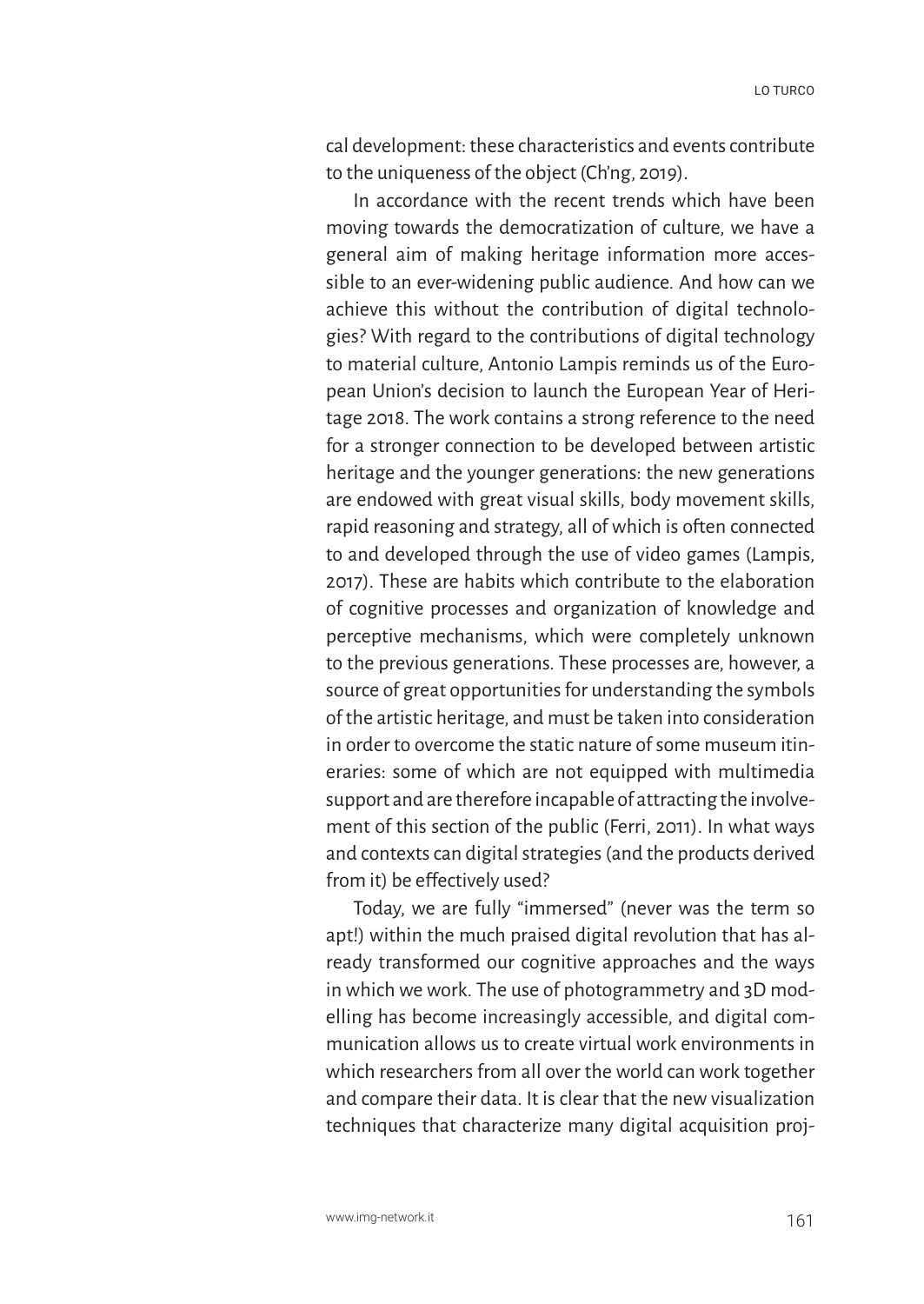ects, from high-resolution 3D scans to the use of drones, and the subsequent transformation of these new data sets into real objects presented on interactive screens or as 3D prints, allow much more than just enabling us to "see" ancient works in more detail. These tools have become part of a broader policy of "seeing" which is of considerable interest not only for disclosure, but also for dissemination and research.

In this regard, museums must provide new solutions for how technology can truly support new and collaborative forms of interaction.

Today, therefore, it is possible to reconstruct objects in both virtual and material forms. It should be noted that the "technical reproducibility of the work of art", as described by Walter Benjamin and which has now been widely investigated, has reached a level of true excellence: the reproduced artefacts can no longer be considered simple "faithful copies" of the original but representations of "identical originals" from time to time. However, as Ch'ng himself points out, when digitized, the authenticity and value of the copy of the original appears to be lost, for the copy can now be edited, reproduced and distributed at little cost. The Manichean position of the original at any cost is no longer valid: if you want to understand and read the past, you must accept the importance and value of the copy. This will be discussed further in the following paragraphs.

Considering the artefact as a mere historical document or as a surviving witness of a distant and disappeared world does not do full justice to its value. With regards to reconstructing the biography of an artefact displayed or stored in a museum, one cannot overlook the value of the archives that document the history of its acquisition in an antique market or of its archaeological discovery. And it is precisely their direct relationship between different information systems that, if properly digitized and classified, could undoubtedly lead to it gaining added value.

Each object contains in itself a multitude of information, some of which is more hidden, that can be revealed and told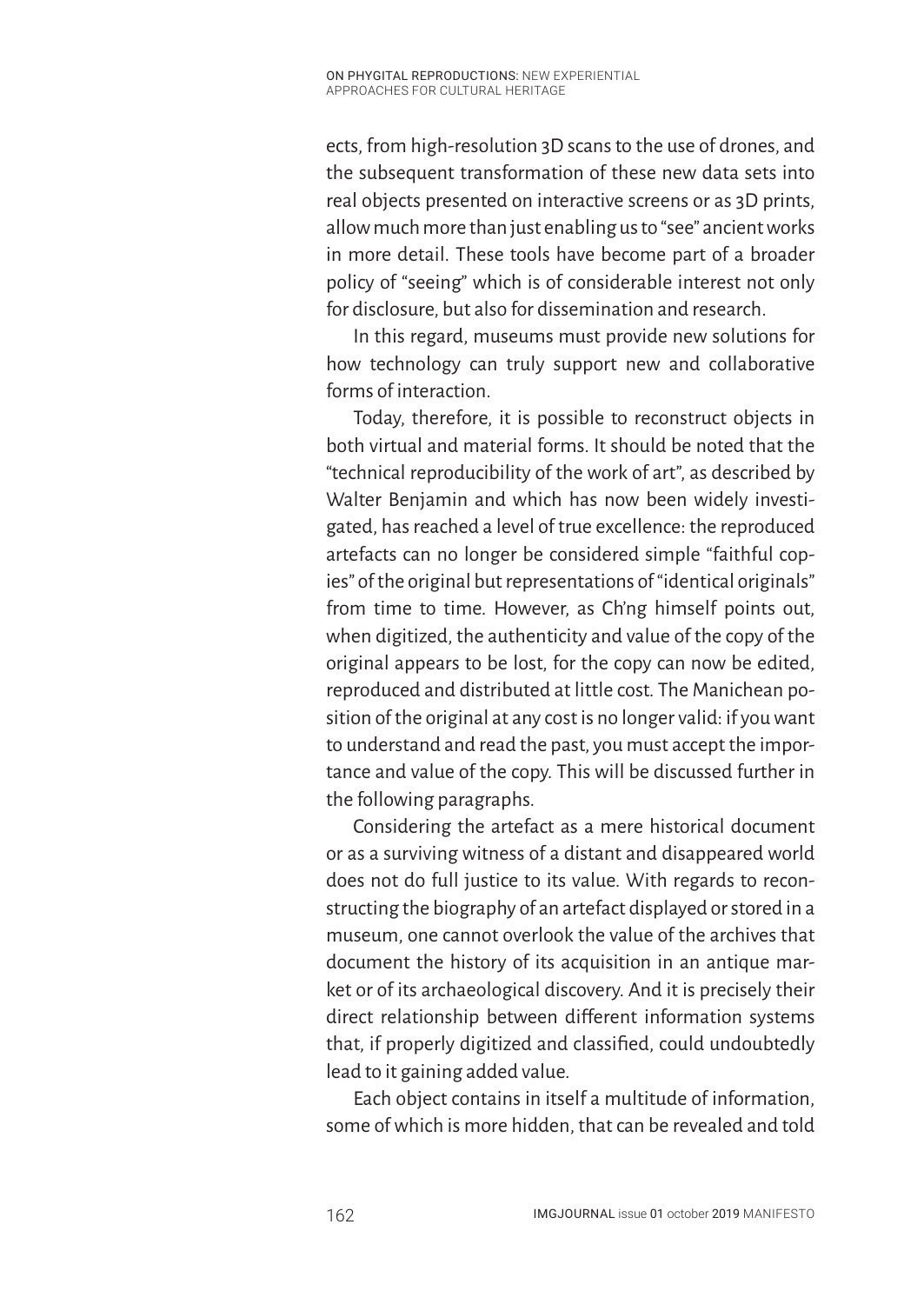through a complementary narrative structure that draws heavily on digital technology and that allows one to find the answers to a whole series of questions that look at the history of the object itself. In the following paragraphs, we propose three different themes which, although apparently unrelated, are connected by the tension of identifying new experimental approaches for promoting and better understanding Cultural Heritage.

# ISSUE N.1. FROM PHYGITAL RETAIL TO PHYGITAL **HERITAGE**

The term Phygital is a neologism that can take on different meanings. In a more humanistic sense, it can be used to indicate a generation of people for whom the real world and the digital world overlap. In a more technical context, it is used to define the interconnection between the physical and digital layers that increase the meaning and value of the original object.

Many case studies have been focused on the field of retail: large companies are at the forefront of finding ways to enhance customer experience through ensuring immersive involvement, stimulating various senses, offering useful content and arousing strong emotions in the customer. The virtual dimension becomes increasingly involved in every moment of the purchasing process: from web marketing, to the immediate availability on the web of information and product reviews and to the integration of digital technologies in physical stores. But as it often happens, some considerations, processes and activities designed for the commercial field can be usefully declined in the field of Cultural Heritage. If instead of products, you think of museum collections and instead of shops, you think about the exhibition rooms that contain them, the difference is minor. On the other hand, it would not be the first time that a cross-fertilisation of knowledge and experience is witnessed: for example, like the relationship between applications used to create cinematic ef-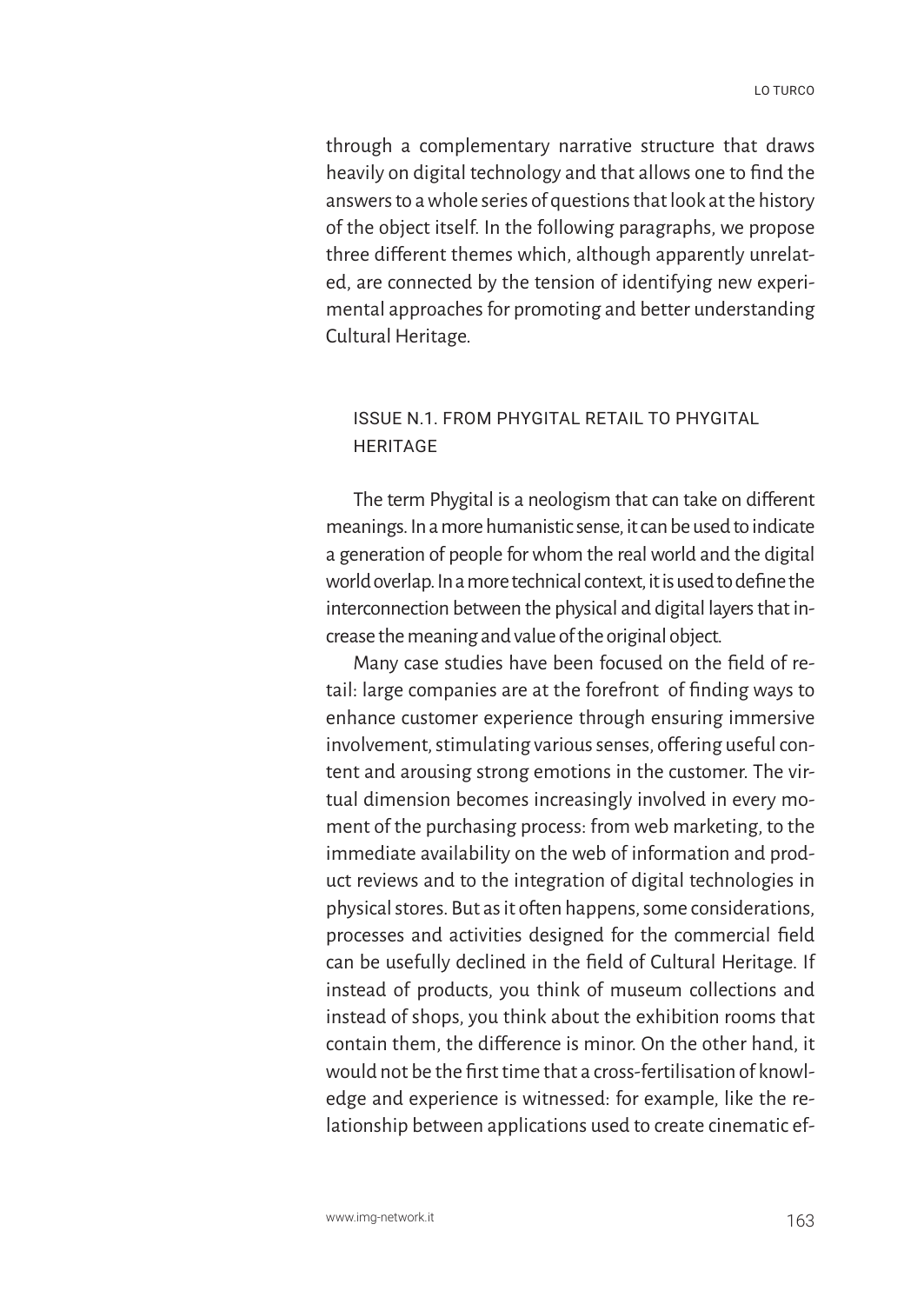fects and video animations used in the more popular field. There is an equally close relationship between the real-time rendering engines of video games and those used to make the animations, used to set up increasingly photorealistic navigable scenarios. In recent times, the connection between architecture and the videogame environment is even closer, as well as that between gamification and Cultural Heritage.

To summarize, we can say that every time a physical object is connected to a digital platform to become a carrier of information in relation to which actions and experiences are triggered, we are in the field of the phygital.

In this regard, we must mention a very interesting contribution by Eslam Nofal, published in his PhD thesis, which describes in detail the most relevant qualities that a digital medium can include: providing access to a rich and vast form of information / personalization of information; information immersion / psycanalization / situatedness The abovementioned characteristics have been combined within a proposed "phygital heritage" model, mapped along two axes: the physical affordance of information and the level of how this information is communicated (Nofal et al., 2017). Beyond technicalities, in order to maximize the effect it is appropriate to know how perceptive mechanisms work; for this reason, some considerations relating to the relationship between neuroscience and museum institutions are summarized below.

# ISSUE N. 2. HUMAN BEHAVIOUR: NEUROSCIENCE & MUSEUMS

For about ten years now, new technologies have been used in museum design and exhibitions to make a decisive contribution towards promoting knowledge and culture.

New digital visualization processes are expanding the ability of museums to define new experiences of the perception of cultural heritage. In the book Museum Object Lesson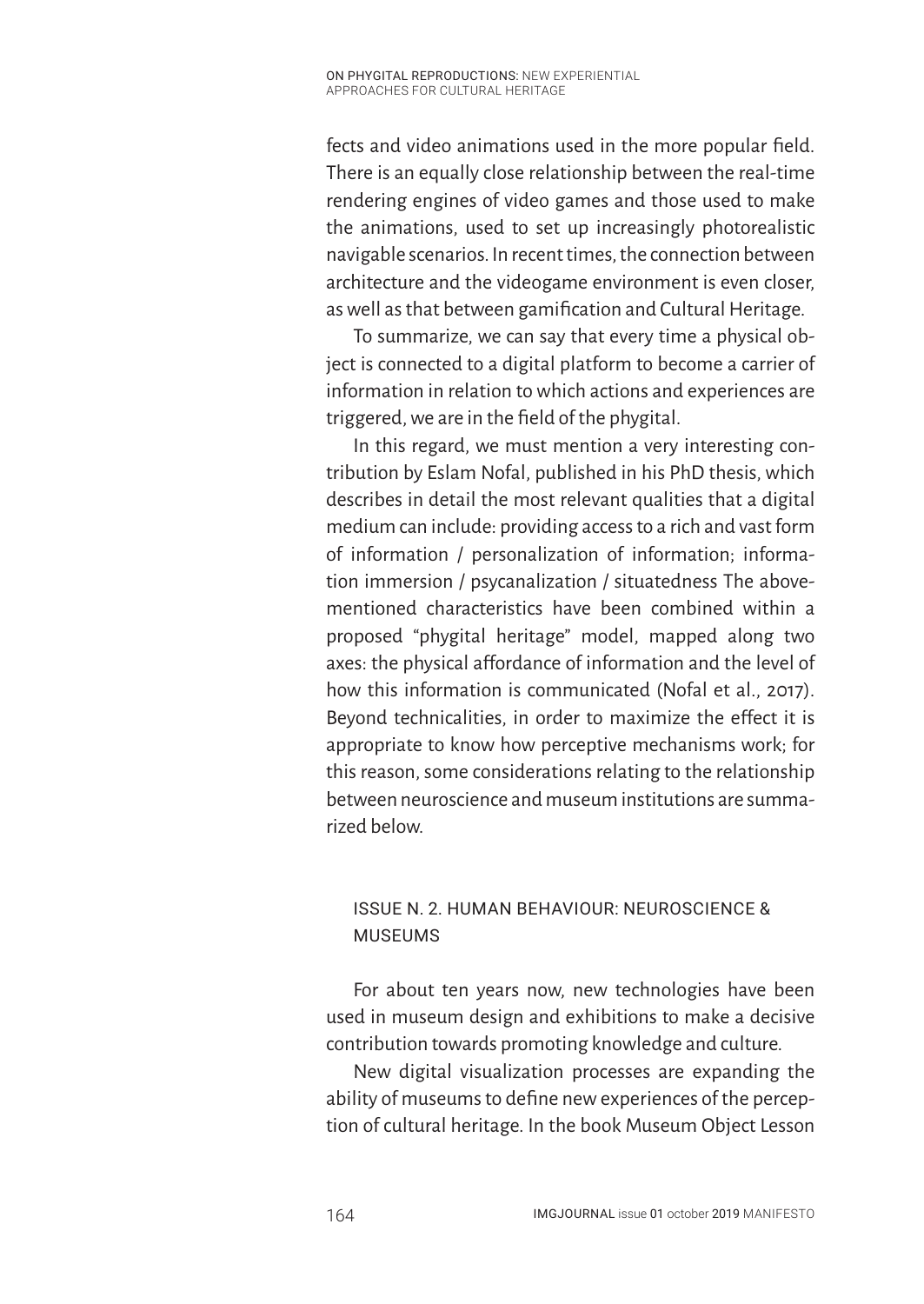for the Digital Age, the author argues for the need to include the proliferation of digital projects in museums in a broader historical context (Geismar, 2018), thus opening up new possibilities for understanding the collections. As mentioned above, in addition to 3D scans and prints, there are also applications of virtual and augmented reality available; machine learning and artificial intelligence experiments are working in parallel to bring alternative educational scenarios into the sphere of museum collections, changing our understanding of what could actually be learnt from the collections.

From the analyses of some experiences conducted by fellow pedagogues with whom we share the cultural project of the magazine, we have found that the technologies of VR and AR can have a fundamental role in the enhancement of a second heritage: knowledge, reworking and participation (Panciroli & Macauda, 2017).

With reference to the experiences of Phygital Retail as described above, it is interesting to remember that through the use of integrated technological systems, it is possible to acquire enormous amounts of data (big data) concerning the use of stores by customers: including the time spent in the various sectors, products that attract more attention, products that are sold in higher numbers. Regarding a possible application in the context of Phygital Heritage, it can be observed that the exhibits collected in museum spaces are characterized by formal values and "less measurable" values: the latter are attributes that are generated over time and derive mainly from the historical, artistic, social and media that have characterized the exhibits, which are informal properties as important as the formal values of the work. The relationship between these values can help to create an attractive impact for the work of art within the exhibition project and therefore become the subject of analysis for a correct prefiguration of visitor flows. We are looking for automated procedures with which to show, through graphic representations, the complex phenomena triggered by the attractive weight of the works on display. The elements that come into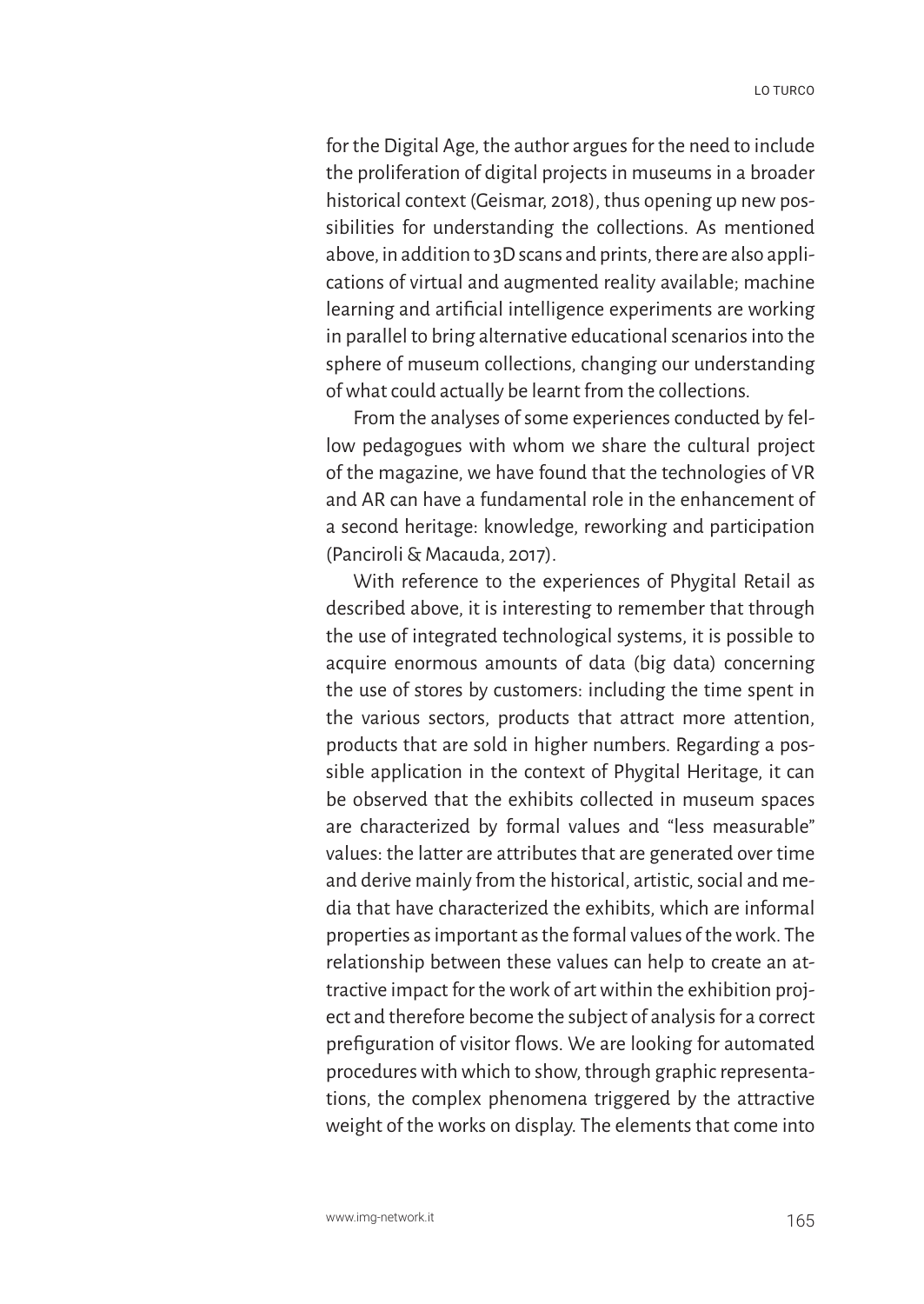#### ON PHYGITAL REPRODUCTIONS: NEW EXPERIENTIAL APPROACHES FOR CULTURAL HERITAGE

play here are the space (the graphic field), the collection (the attractive elements) and the users. The procedure devised, once automated, can become a product which can support the fitter to control the design of the fitting-out and possibly make it more efficient as compared to the quality of the objects on display. This procedure can be validated through the real registration of the users' behaviour for ex-post analysis and for the verification of congruity with the proposed forecasting phenomena (Lo Turco & Calvano, 2018). Now that neuropsychology and psychology of perception have, albeit partially, provided some models of the mechanisms that govern the fruition of an object with an artistic content or aesthetic value, the curators of museum installations cannot ignore this knowledge. In recent years some museums such as the Peabody Essex Museum in Salem, Massachusetts, have started exhibiting interesting experiments, including those by the neuroscientists in the working group that designs the museum displays: its aim is to make the experience more engaging and intense using digital aids (Robertson & Mack, 2017).

Even the Egyptian Museum, in its recently opened temporary exhibition entitled "Invisible Archaeology", has decided to entrust to digital media the history of the objects displayed and the scientific techniques used to discover their secrets: thanks to neuroscientific studies we know that, from the cognitive point of view, they are tools which are complementary to the exhibition of the original. They are useful to give experience that completeness that only access to knowledge, to the so-called semantic memory of the object is able to provide. This approach facilitates but does not replace the emotion aroused by the original, even when using immersive techniques such as virtual reality or interactive mechanisms such as those used in gamification techniques.

The paradox of fruition based on the concept of learning through interaction allows us to overcome traditional modes of the presentation/observation of heritage through display cases, thus stimulating the visitor to become an active spectator and making him the protagonist of the object in his vi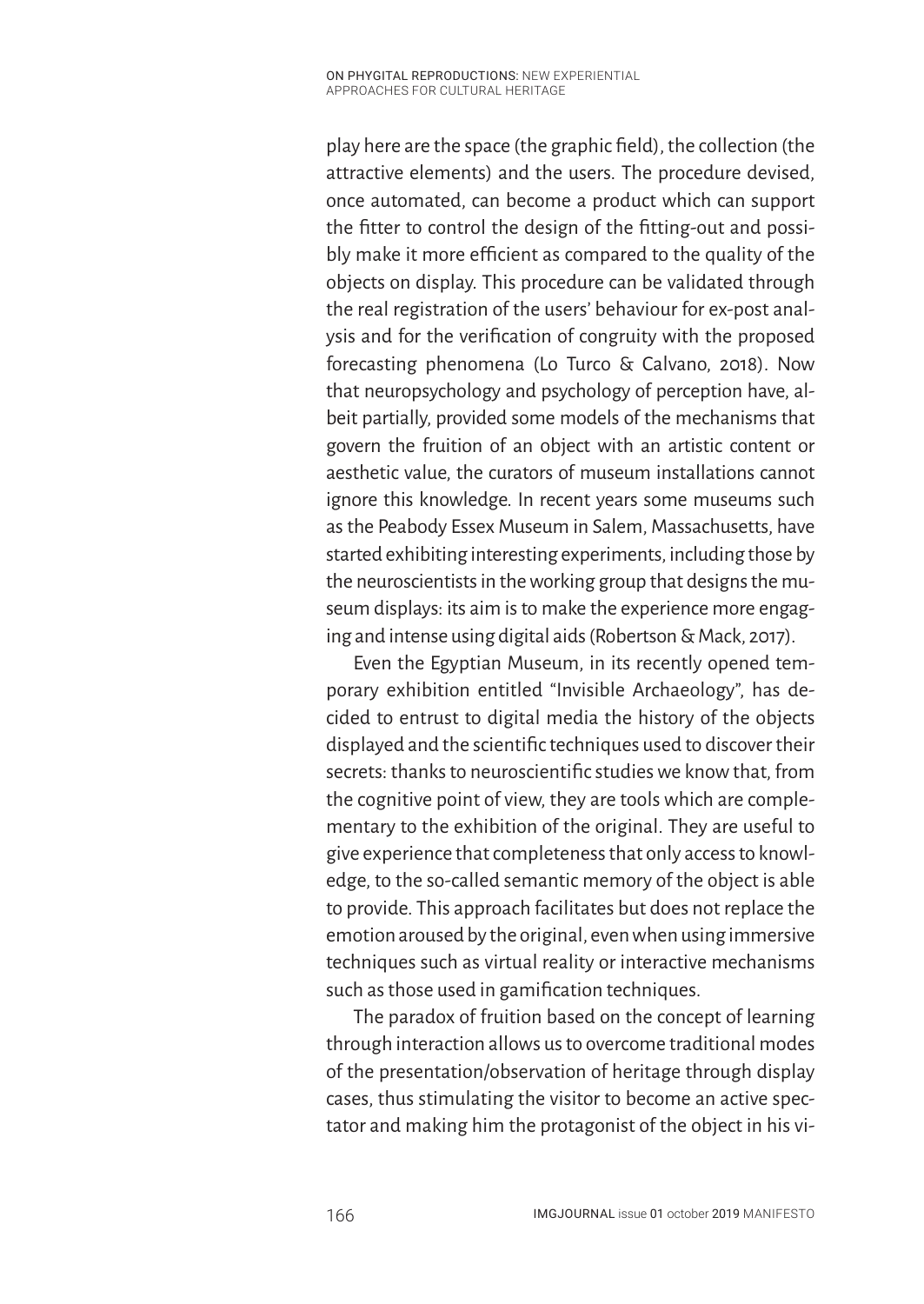sion. In fact, he will be able to navigate the 3D model, turn around it, touch it, manipulate it, investigate it, activating different multimedia and complementary contents on the same physical object (images, texts, videos). At the same time, it is possible to guarantee a better use of valuable goods, as when they are observable only through display cases, the appreciation of their value and the knowledge of details about them becomes greatly limited (Clini et al., 2017).

The experiential intensity of the visit is therefore enhanced. Thus, they will find more and more place in museums, in support of the pleasure we feel in finding before us an object that has come down to us from past centuries through countless risks and hardships (Ovadia, 2019). Certainly the cognitive landscape linked to digital environments and the complex narratives that can connect one, especially the very young, to the artistic heritage that they have in common along with a constant expectation of the evolution of the story regarding an artefact: an expectation that today, as stated previously, is not satisfied by static installations and works of art in museums and archaeological parks, and even less by the stillness of the stories presented in the vast majority of museum rooms and archaeological parks and on which there is much work to done. In this scenario of "enhanced" fruition, it has been repeatedly stressed that a two-way dialogue between the real and the virtual is strategic. However, the difference between the original and the copy (understood as the real result of a digital elaboration) is now more nuanced and is worth taking into consideration.

#### ISSUE NO. 3. REAL, VIRTUAL, AUTHENTIC, COPY

Let us take a step back. It has been said that the value of an object also lies in what we know about its history: where it was found, what road it took to get to the room in which it is currently exhibited and what restorations it has been subject to. For the same reason, we are willing to work for hours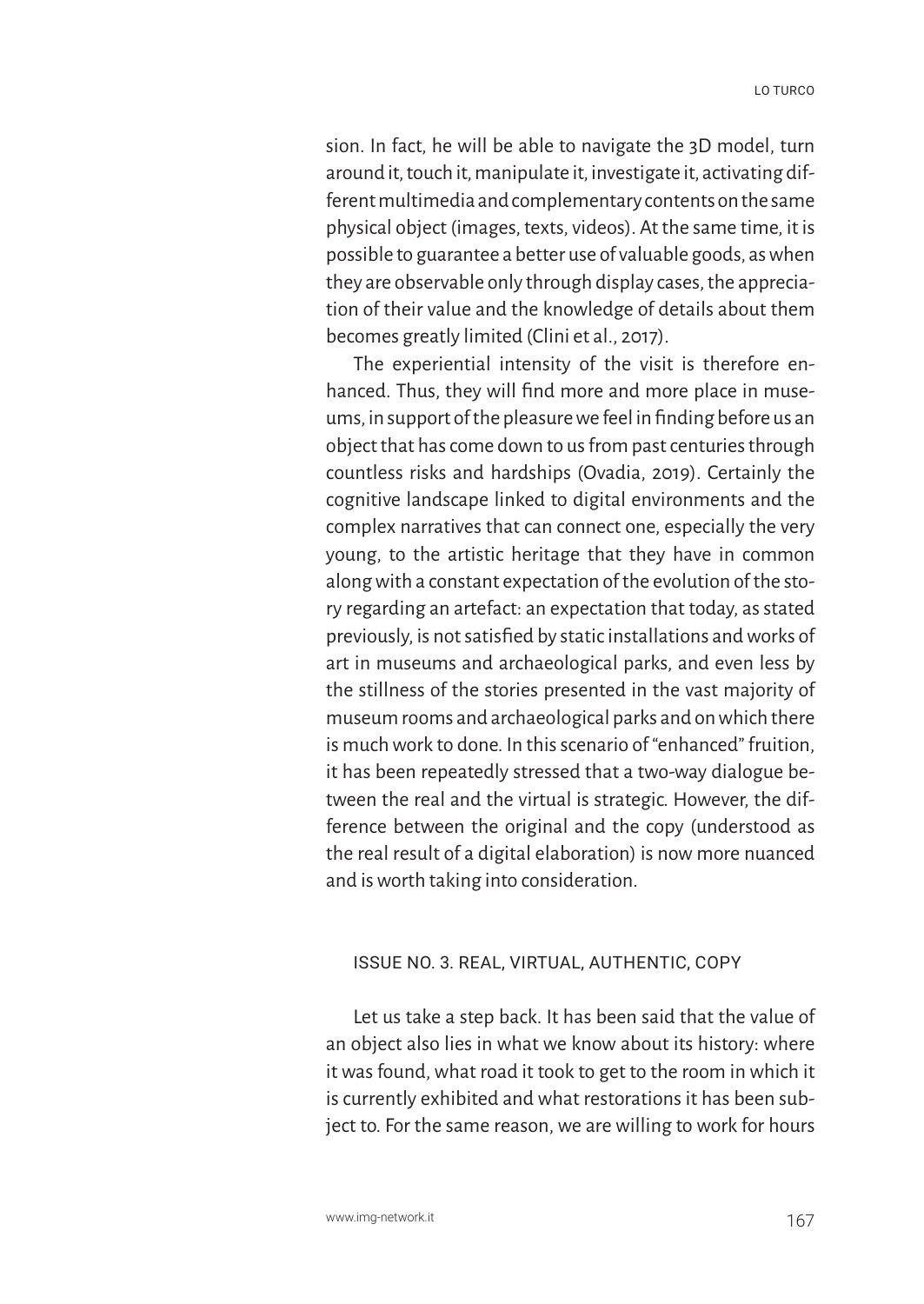in a row to see an original object, while we do not think to go and observe a reproduction instead, even if the difference between them is indistinguishable to the eye. For now, that is the case. But the crucial question is: will digital artefacts ever hold the same value? Are concepts of value in the real world transferrable to the virtual world?

These new digital products are a challenge to the existing models of testimony and authenticity that are the basis of our experience, especially in museums. They ask us to rethink our cultural codes and the policies that underlie all visual systems. Who produces the data that creates the new images? And with what authority? To date, the contribution of information, even from those who collect and analyse data, has not been traced within the history of digital objects. Therefore, just as the task of museum anthropology consists of recovering these lost stories and bringing out the complex socio-political grids that are the basis of the constitution of the collections and their exposition, digital anthropologists are called upon to do the same with the new digital products. There is an interesting book on this subject entitled Copy Culture: Sharing in the Age of Digital Reproduction (Cormier, 2018) which poses the following argument about these instances: "Should we or should we not copy?" The question is, "What should we be copying and for what purposes? And that inevitably brings you to political questions."

Quoting Cormier, Ch'ng is of the following opinion regarding these themes: "Reproductions has a very real currency". Aguerre and Cormier stated, "The proliferation of images of works of art, in fact, has become a significant driver for going to museums – the opportunity to see the original, finally, after having seen the reproduction so many times over" (Cormier, 2018). Whilst copying has become a positive activity, digital copying is in urgent need of a mechanism for securing ownership. The question therefore arises of the authenticity of not only the object itself but also of the digital product used to give structure to the data, in search of a code of guaranteed authenticity.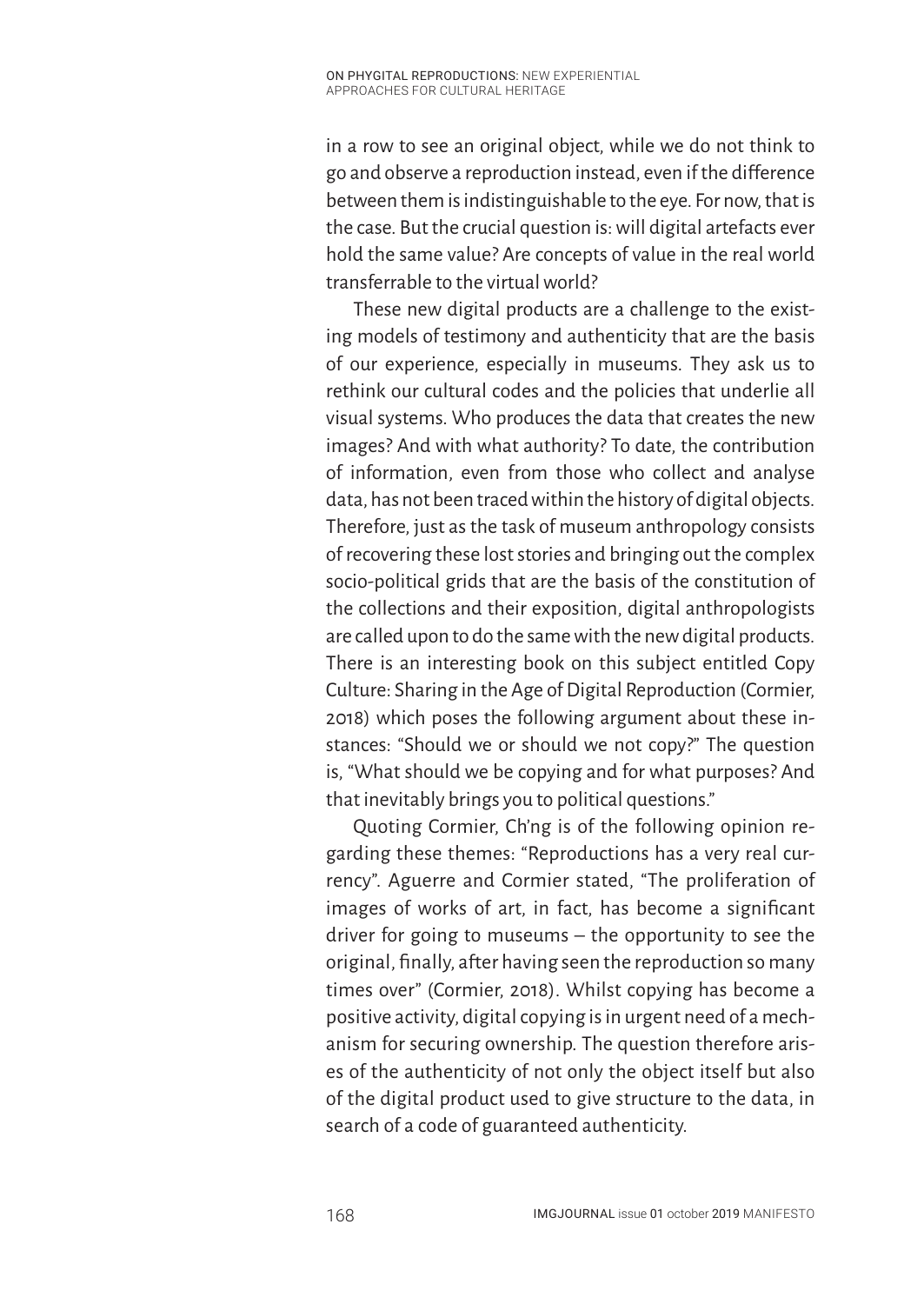Over time, replicas can also take on the role of the original and perhaps replace it (Ch'ng, 2013). Do digital copies have the same value as the originals? There is no simple answer to this question, at least until the digital has completely mediated our physical world and digital content is consumed with the same fervour as physical objects, and when signs and symbols replace and simulate our reality. The precession of simulacra may already be at work (Baudrillard, 1994).

We can agree that, apart from the tangibility of digital copies, there are no differences in their appearances. Moreover, physical artefacts are not as accessible as their digital replicas. One thing is clear: while the intrinsic value of a copy is not equivalent to the original, the instrumental value of the copy is significantly higher. If two values are put together, the combined value may become greater than the original.

#### CONCLUSIONS

The article does not provide all the answers regarding this subject, but it raises questions and offers food for thought on some topical issues that have as their common thread the critical analysis of the different interactions between Digital and Cultural Heritage. The first discusses possible actions which can be taken to improve narration through a blending of the material and digital. The potential of the application of innovative technologies to the indispensable revision of the stories connected to museum collections and to the necessary radical revision of the installations is immeasurably valuable. Rigour in their application is certainly needed so as not to run the risk of a simplification which may lead to trivialisation.

On the other hand, most curators and other professionals base their training on traditional museology. The new generation of art historians and archaeologists must therefore work with the new languages that deserve to be able to be expressed once again by being more involved in the necessary renewal process in museum institutions.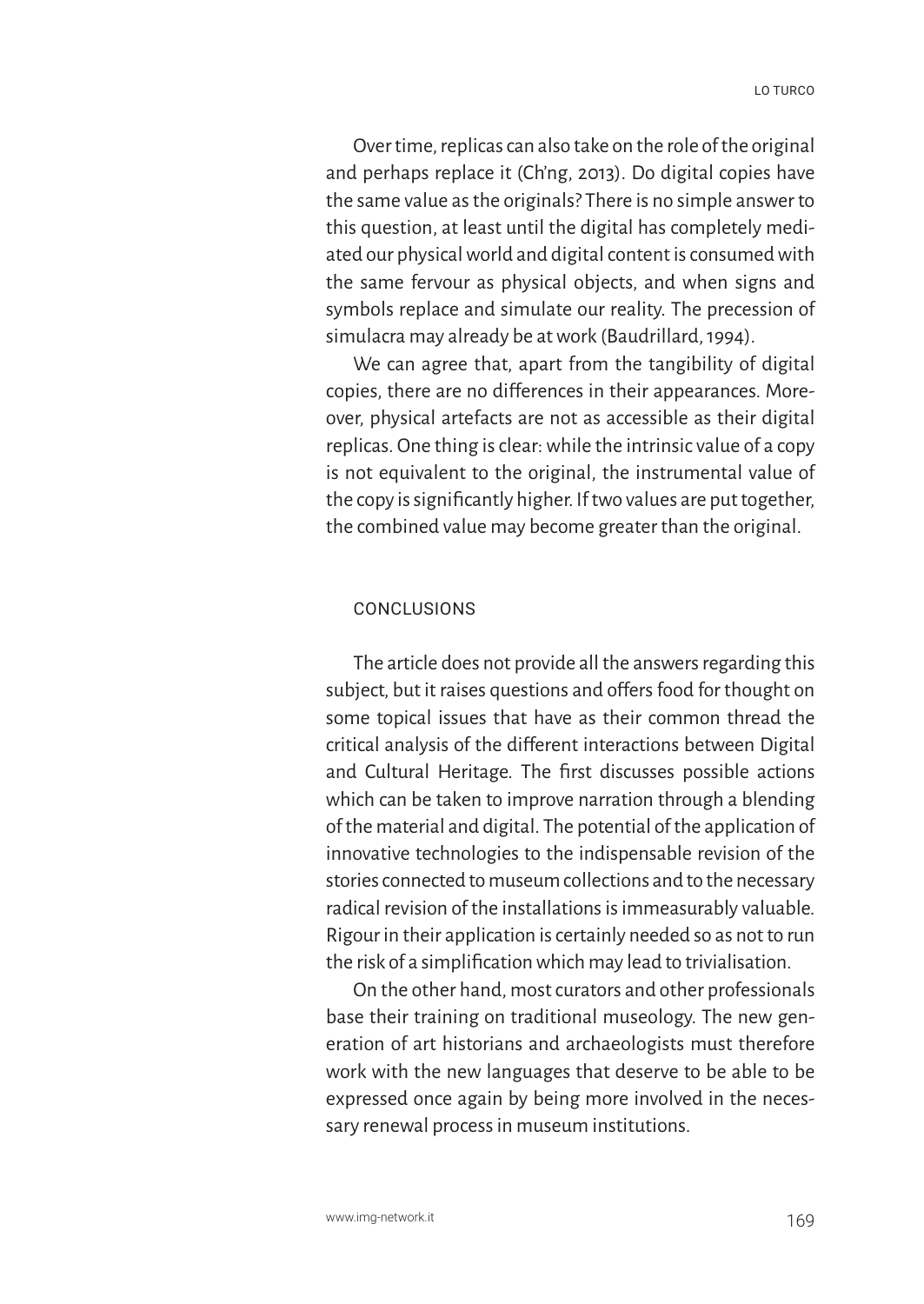At the same time, the second theme is aimed at thinking about the opportunity to use these new technologies more effectively to receive data and not just provide it, in order to make the spaces and installations of the museum more efficient. In the direction of language renewal itself, there are some research paths to which the best university must turn. These are central themes on which our scientific community is questioning itself, in the different forms that a university structure can take, starting from its first mission of teaching, where we witness the first experiments of the merging together of science and humanities, and art and technology.

The third important reflection is on the quality and value of digital copying: the solution to the fundamental need to identify, classify and authenticate digital copies has crucial implications for the permanent digital documentation of cultural heritage, especially when damage, erosion, abandonment and destruction by anthropogenic risks and conflicts threaten our physical cultural heritage (Ch'ng, 2019).

At the same time, a rethinking of the role of art historian and archaeologist will make possible the creation of digital environments that leave time and opportunities for direct confrontation with the original work: moreover, it create effective opportunities to get, from home or school, some information tools to prepare one for the discussion with the works of art or the tools for ex-post analysis.

As for the role of the museum, there will certainly also be new forms of cultural enjoyment. Their task will always be to improve the visual, aesthetic and intellectual experience of each visitor when he is faced with an artefact of the past, and to attempt to provide all the information necessary to enrich his understanding. Therefore, the future of museums, as has always been the case, is research (Greco, 2019).

The scientist and the humanist must work more and more in tandem to try to unravel the complexity of the contemporary world. Increasing collaboration that goes beyond the dogmatism of individual knowledge, and the definition of a shared semantics and development of a true multidis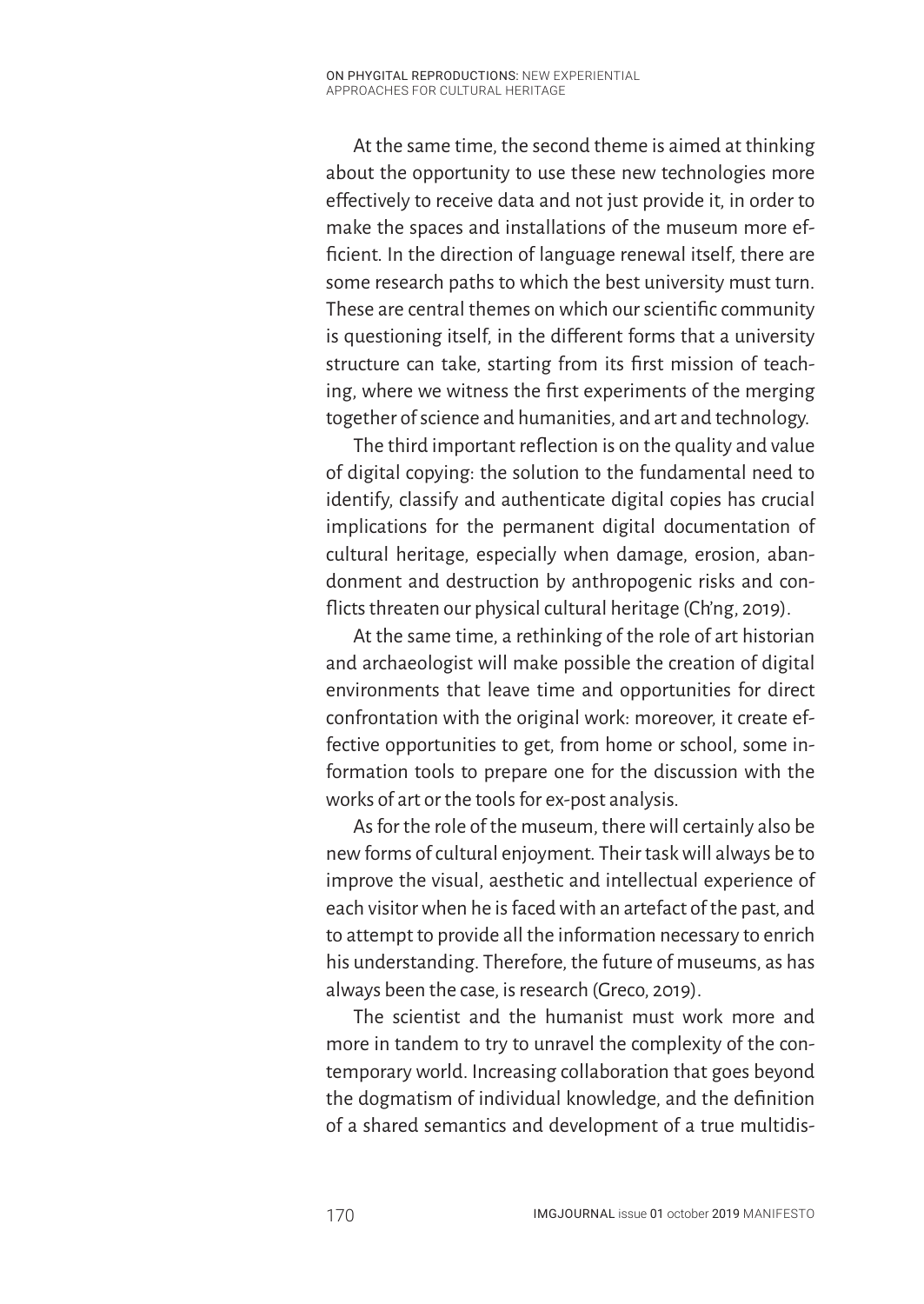ciplinary approach are the methods we have in order to face the challenges of the future.

As Luigini recalls in his preface to the book Ambienti Digitali per l'Educazione all'arte e al Patrimonio – Digital Environments for Education to Art and Heritage, on the one hand are scholars of representation who have always been largely involved in the documentation and enhancement of heritage, and on the other, scholars of pedagogy of the arts and museum education who seem to forge two sides of the same coin: in particular, it is applied technology that presents itself as a "mirror" in which scholars of representation and pedagogues reflect, look at and resemble each other, and digital technology that is applied to arts and heritage (Luigini & Panciroli, 2017).

#### REFERENCES

- Baudrillard, J. (1994). *Simulacra and simulation.* Michigan, MI: University of Michigan Press.
- Benjamin, W. (2008). *The work of art in the age of its technological reproducibility, and other writings on media.* Cambridge, MA: Harvard University Press.
- Bentkowska-Kafel, A., Denard, H., & Baker, D. (2012). *Paradata and Transparency in Virtual Heritage.* Farnham, UK: Ashgate Publishing.
- Brusaporci, S., Centofanti, M., & Maiezza, P. (2017). MUS.AQ: A Digital Museum of L'Aquila for the Smart City INCIPICT Project. In *New Activities For Cultural Heritage* (pp. 200-208). Cham, CH: Springer.
- Ch'ng, E. (2013). The Mirror Between Two Worlds: 3D Surface Computing Interaction for Digital Objects and Environments. In *Digital Media and Technologies for Virtual Artistic Spaces*. Hershey, PA: IGI Global. https:// doi.org/10.4018/978-1-4666-2961-5.ch013
- Ch'ng, E., Gaffney, V., & Chapman, H. (Eds.). (2013). *Visual Heritage in the Digital Age.* London, UK: Springer.
- Ch'ng, E. (2019). The First Original Copy And The Role Of Blockchain In The Reproduction Of Cultural Heritage, *PRESENCE: Virtual and Augmented Reality*, 27(1). P.151-162. doi: 10.1162/pres\_a\_00313
- Ch'ng, E., Cai, Y., & Thwaites, H. (Eds.). (2017). Special Issue on VR for Culture and Heritage: The Experience of Cultural Heritage with Virtual Reality: Guest Editors' Introduction. *PRESENCE: Virtual and Augmented Reality*, 26(3), III–VI. doi: 10.1162/pres\_e\_00302
- Ch'ng, E. (2019). Virtual Reality: The Use of Images for the Interpretation and Experience of Culture and Heritage. In A. Luigini (Ed.), *Proceedings of the 1st International and Interdisciplinary Conference on Digital Environ-*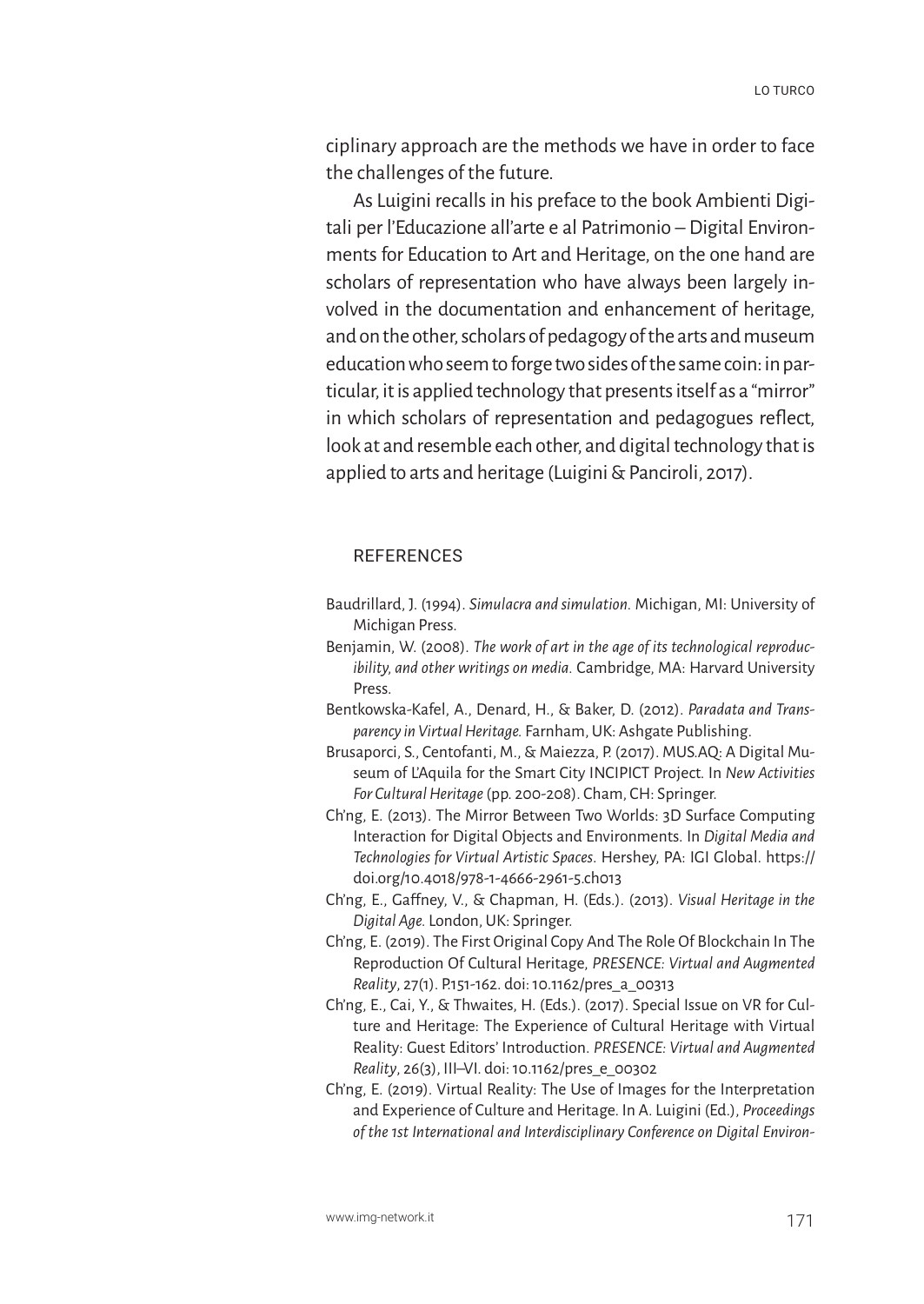*ments for Education, Arts and Heritage EARTH 2018* (pp. 13-18). Cham, CH: Springer.

- Cormier, B. (2018). *Copy Culture: Sharing in the Age of Digital Reproduction*. London, UK: V&A Publishing.
- Clini, P., Frapiccini, N., Quattrini, R., & Nespeca, R. (2017), Toccare l'arte e guardare con altri occhi. Una via digitale per la rinascita dei musei archeologici nell'epoca della riproducibilità dell'opera d'arte. In A. Luigini & C. Panciroli (Eds.), *Ambienti digitali per l'educazione all'arte e al patrimonio* (pp. 97-113). Milano, IT: Franco Angeli.

Ferri, P. (2011). *Nativi digitali*. Milano, IT: Mondadori.

- Greco, C. (2019). La biografia degli oggetti. Rivoluzione digitale e Umanesimo. In C. Ciccopiedi (Ed.), *Archeologia Invisibile* (pp. 14-20). Modena, IT: Franco Cosimo Panini.
- Lampis, A. (2017). Ambienti digitali e musei: esperienze e prospettive in Italia. In A. Luigini & C. Panciroli (Eds.), *Ambienti digitali per l'educazione all'arte e al patrimonio* (pp. 11-15). Milano, IT: Franco Angeli.
- Geismar, H. (2018). *Museum Object Lessons for the Digital Age*. London, UK: doi.org/ 10.14324/ 111.9781787352810.
- Jenkins, H. (2006). *Convergence Culture: Where Old and New Media Collide*. New York: NY University Press.
- Lo Turco, M., & Bocconcino, M. M. (2017). *Exactitude, multiplicity and integration in Information Modelling & Management*. Techne, 13, 267-277. doi: 10.13128/Techne-19730.
- Lo Turco, M., & Calvano, M. (2018). Digital Museums, Digitized Museums. The case of the Egyptian Museum in Turin. In A. Luigini (Ed.), *Proceedings of the 1st International and Interdisciplinary Conference on Digital Environments for Education, Arts and Heritage EARTH 2018* (pp. 387-398). Cham, CH: Springer.
- Luigini, A., & Panciroli, C. (2017). Ambienti digitali per l'educazione all'arte e al patrimonio. In A. Luigini & C. Panciroli (Eds.), *Ambienti digitali per l'educazione all'arte e al patrimonio* (pp. 17-32). Milano, IT: Franco Angeli.
- Manovich, L. (2001). *The Language of New Media*. Cambridge, MA: The MIT Press.
- Nofal, E., Reffat R., & Vande Moere, A. (2017). *Phygital Heritage: an Approach for Heritage Communication. Immersive Learning Research Network Conference*. Coimbra, Portugal, 26-29 June 2017, pp. 220-229, DOI: https://doi. org/10.3217/978-3-85125-530-0-36.
- Ovadia, D. (2019). Dalla percezione estetica alla fruizione digitale. In C. Ciccopiedi (Ed.), *Archeologia Invisibile* (pp. 25-29). Modena, IT: Franco Cosimo Panini.
- Panciroli, C., & Macauda, A. (2017). Ambienti virtuali e aumentati per valorizzare l'arte e il patrimonio In A. Luigini & C. Panciroli (Eds.), *Ambienti digitali per l'educazione all'arte e al patrimonio* (pp. 204-220). Milano, IT: Franco Angeli.
- Putnam, J. (2001). *Art and Artifact: the Museum as Medium*. London, UK: Thames & Hudson.
- Rheingold, H. (1991). *Virtual Reality*. London, UK: Mandarin Paperback.
- Robertson, H. & Mack, H. (2017). *Neuroscience and the Museum Experience.*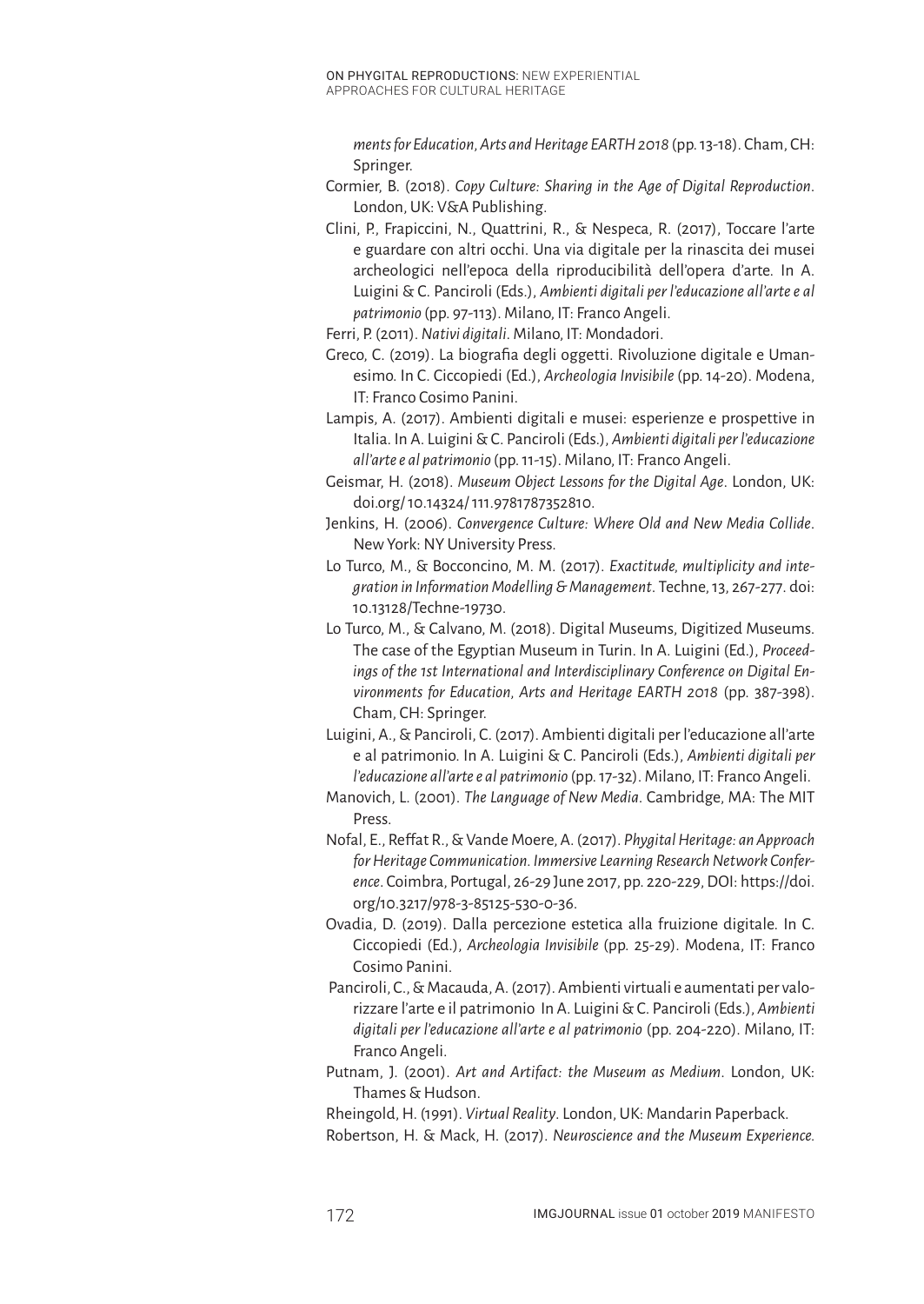*Museum Etc*. Available at: https://museumsetc.com/blogs/magazine/ neuroscience-and-the-museum-experience (last visit: September, 2019).

#### Article available at

http://www.img-network.it/issue-01/a11/

#### How to cite

#### as article

Lo Turco, M. (2019). On Phygital reproductions: new experiential approaches for Cultural Heritage. *img journal*, 1(1), 158-173.

#### as contribution in book

Lo Turco, M. (2019). On Phygital reproductions: new experiential approaches for Cultural Heritage. In A. Luigini, C. Panciroli (Eds.) *img journal 01/2019 Manifesto*, 158-173. ISBN 9788899586096



© 2019 by the authors. Licensee PUBLICA, Alghero, Italy. Open access article distribuited under the terms and conditions<br>of the Creative Commons Attribution-NonCommercial-NoDerivatives 4.0 International (CC-BY-NC-ND 4.0) l